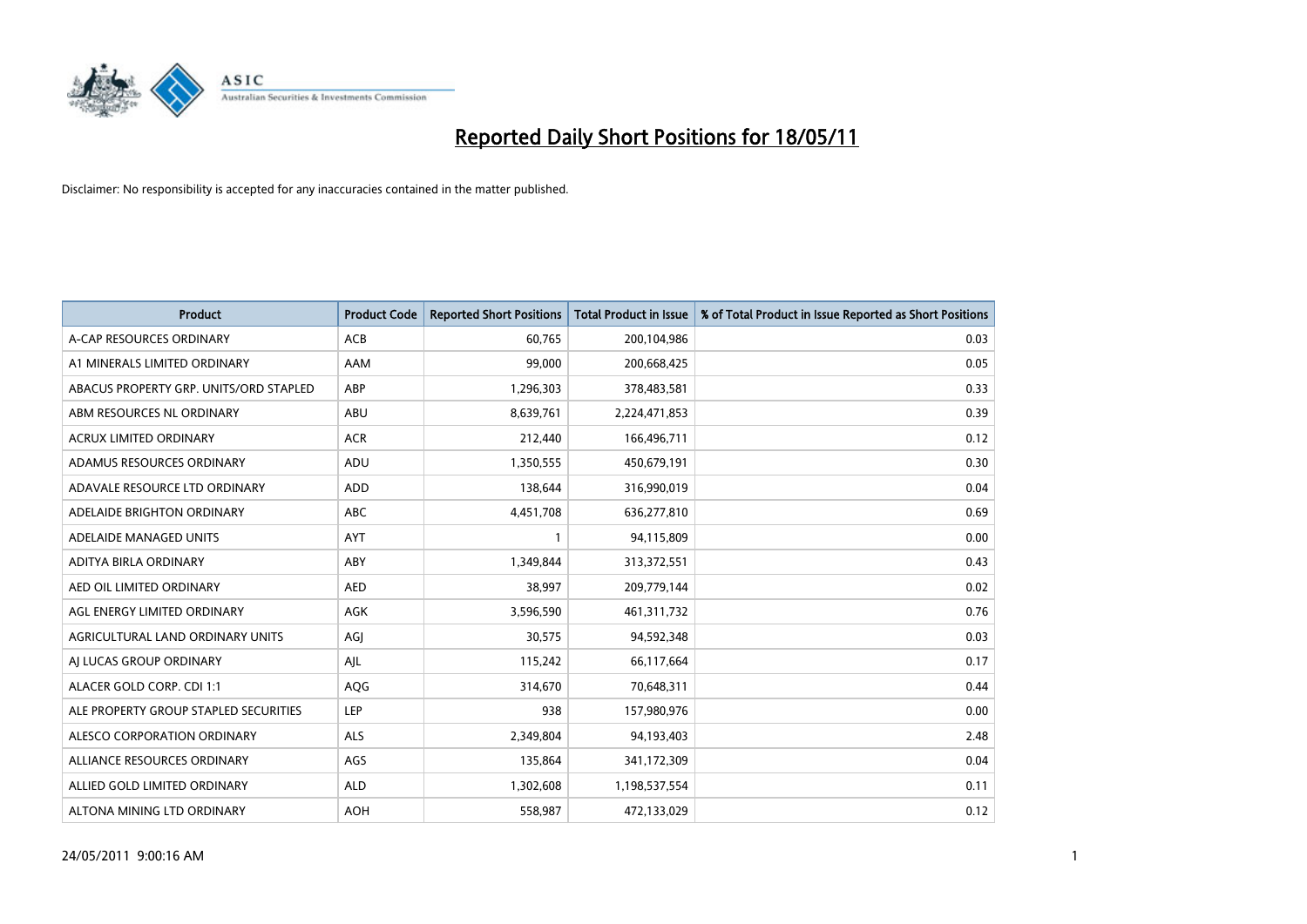

| <b>Product</b>                          | <b>Product Code</b> | <b>Reported Short Positions</b> | <b>Total Product in Issue</b> | % of Total Product in Issue Reported as Short Positions |
|-----------------------------------------|---------------------|---------------------------------|-------------------------------|---------------------------------------------------------|
| ALUMINA LIMITED ORDINARY                | <b>AWC</b>          | 20,918,467                      | 2,440,196,187                 | 0.85                                                    |
| AMADEUS ENERGY ORDINARY                 | AMU                 | 454.000                         | 300,288,855                   | 0.15                                                    |
| AMALGAMATED HOLDINGS ORDINARY           | AHD                 | 13,296                          | 157,461,063                   | 0.01                                                    |
| AMCOR LIMITED ORDINARY                  | <b>AMC</b>          | 8,472,458                       | 1,227,416,280                 | 0.65                                                    |
| AMP LIMITED ORDINARY                    | AMP                 | 8,372,178                       | 2,789,686,764                 | 0.28                                                    |
| AMPELLA MINING ORDINARY                 | <b>AMX</b>          | 320,495                         | 203,285,108                   | 0.15                                                    |
| ANSELL LIMITED ORDINARY                 | <b>ANN</b>          | 4,015,725                       | 133,011,550                   | 3.02                                                    |
| ANTARES ENERGY LTD ORDINARY             | <b>AZZ</b>          | 101,632                         | 275,000,000                   | 0.04                                                    |
| ANZ BANKING GRP LTD ORDINARY            | <b>ANZ</b>          | 6,828,583                       | 2,596,828,457                 | 0.25                                                    |
| APA GROUP STAPLED SECURITIES            | <b>APA</b>          | 6,887,757                       | 556,193,951                   | 1.23                                                    |
| APEX MINERALS NL ORDINARY               | <b>AXM</b>          | 887,812                         | 5,550,243,713                 | 0.02                                                    |
| APN EUROPEAN RETAIL UNITS STAPLED SEC.  | <b>AEZ</b>          | 11,832                          | 544,910,660                   | 0.00                                                    |
| APN NEWS & MEDIA ORDINARY               | <b>APN</b>          | 19,130,796                      | 618,568,292                   | 3.10                                                    |
| AQUARIUS PLATINUM. ORDINARY             | <b>AOP</b>          | 2,689,327                       | 470,070,802                   | 0.54                                                    |
| AQUILA RESOURCES ORDINARY               | <b>AQA</b>          | 3,839,136                       | 374,368,499                   | 1.04                                                    |
| ARAFURA RESOURCE LTD ORDINARY           | <b>ARU</b>          | 5,245,225                       | 367,980,342                   | 1.43                                                    |
| ARB CORPORATION ORDINARY                | <b>ARP</b>          | 5,330                           | 72,481,302                    | 0.00                                                    |
| ARDENT LEISURE GROUP STAPLED SECURITIES | AAD                 | 511,187                         | 318,147,978                   | 0.15                                                    |
| ARISTOCRAT LEISURE ORDINARY             | <b>ALL</b>          | 35,868,651                      | 536,480,307                   | 6.69                                                    |
| ASCIANO LIMITED ORDINARY                | <b>AIO</b>          | 11,324,556                      | 2,926,103,883                 | 0.40                                                    |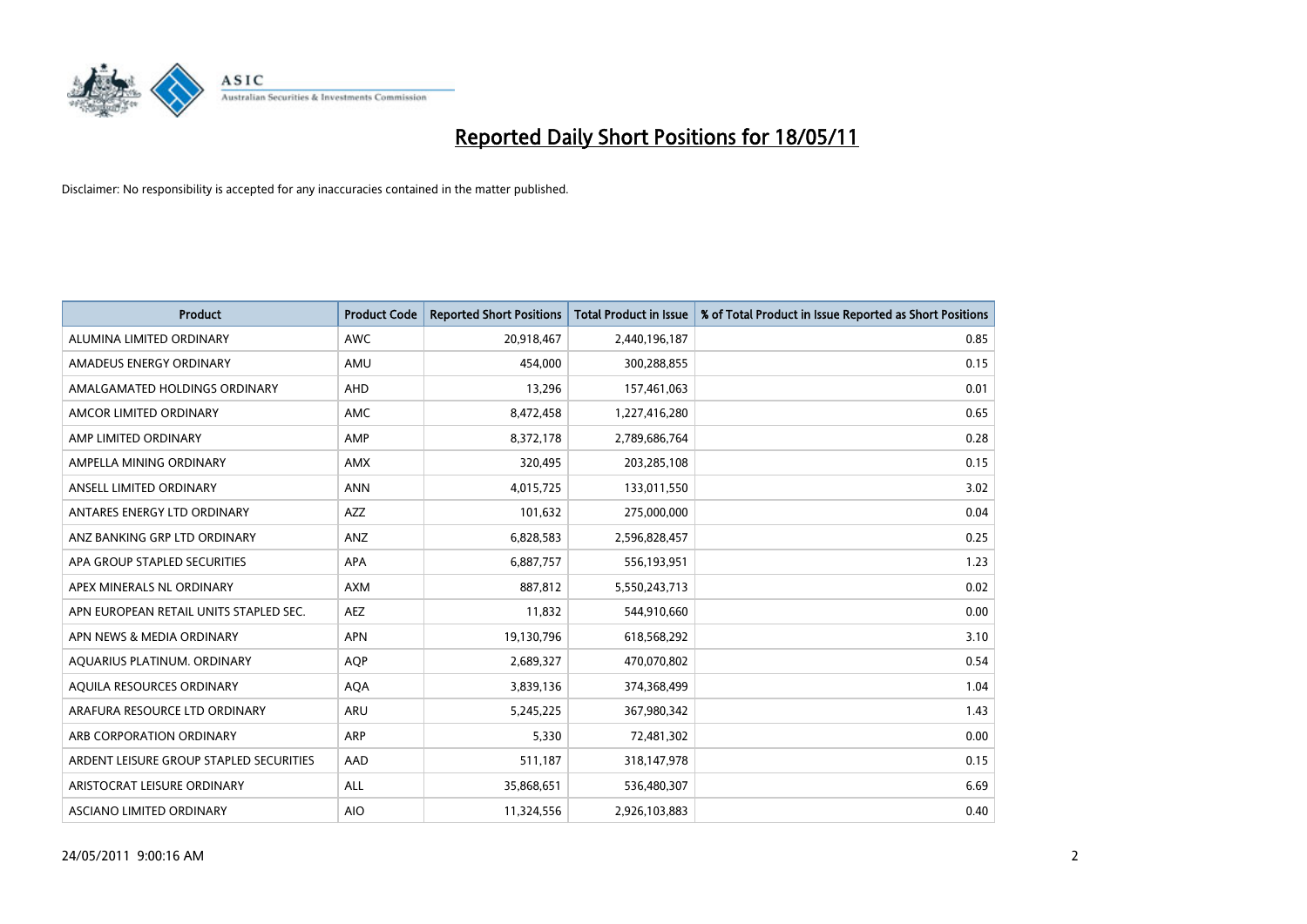

| <b>Product</b>                          | <b>Product Code</b> | <b>Reported Short Positions</b> | <b>Total Product in Issue</b> | % of Total Product in Issue Reported as Short Positions |
|-----------------------------------------|---------------------|---------------------------------|-------------------------------|---------------------------------------------------------|
| ASG GROUP LIMITED ORDINARY              | <b>ASZ</b>          | 68,401                          | 169,117,796                   | 0.04                                                    |
| ASPEN GROUP ORD/UNITS STAPLED           | <b>APZ</b>          | 1,070,000                       | 575,907,977                   | 0.18                                                    |
| ASPIRE MINING LTD ORDINARY              | <b>AKM</b>          | 14,170                          | 539,971,483                   | 0.00                                                    |
| ASTON RES LTD ORDINARY                  | <b>AZT</b>          | 80,333                          | 204,527,604                   | 0.03                                                    |
| ASTRO JAP PROP GROUP STAPLED SECURITIES | AJA                 | 25,325                          | 58,445,002                    | 0.06                                                    |
| ASX LIMITED ORDINARY                    | <b>ASX</b>          | 1,294,724                       | 175,136,729                   | 0.73                                                    |
| ATLANTIC LIMITED ORDINARY               | ATI                 | 519,417                         | 113,179,279                   | 0.46                                                    |
| ATLAS IRON LIMITED ORDINARY             | AGO                 | 1,650,141                       | 823,820,142                   | 0.19                                                    |
| AURORA MINERALS LTD ORDINARY            | <b>ARM</b>          | 416                             | 104,167,499                   | 0.00                                                    |
| AURORA OIL & GAS ORDINARY               | <b>AUT</b>          | 5,073,909                       | 403,687,342                   | 1.24                                                    |
| AUSDRILL LIMITED ORDINARY               | <b>ASL</b>          | 128,985                         | 300,677,909                   | 0.04                                                    |
| AUSENCO LIMITED ORDINARY                | <b>AAX</b>          | 2,791,718                       | 122,987,022                   | 2.27                                                    |
| AUSTAL LIMITED ORDINARY                 | ASB                 | 224,569                         | 188,069,638                   | 0.10                                                    |
| AUSTAR UNITED ORDINARY                  | <b>AUN</b>          | 2,074,260                       | 1,271,389,658                 | 0.15                                                    |
| AUSTBROKERS HOLDINGS ORDINARY           | <b>AUB</b>          | $\overline{2}$                  | 54,658,736                    | 0.00                                                    |
| AUSTIN ENGINEERING ORDINARY             | ANG                 | 4,032                           | 71,714,403                    | 0.00                                                    |
| <b>AUSTRALAND ASSETS ASSETS</b>         | AAZPB               | 1,168                           | 2,750,000                     | 0.04                                                    |
| AUSTRALAND PROPERTY STAPLED SECURITY    | <b>ALZ</b>          | 1,257,106                       | 576,846,597                   | 0.20                                                    |
| AUSTRALIAN AGRICULT, ORDINARY           | AAC                 | 5,557,478                       | 303,904,127                   | 1.84                                                    |
| AUSTRALIAN EDUCATION UNITS              | <b>AEU</b>          | 625,000                         | 175,465,397                   | 0.36                                                    |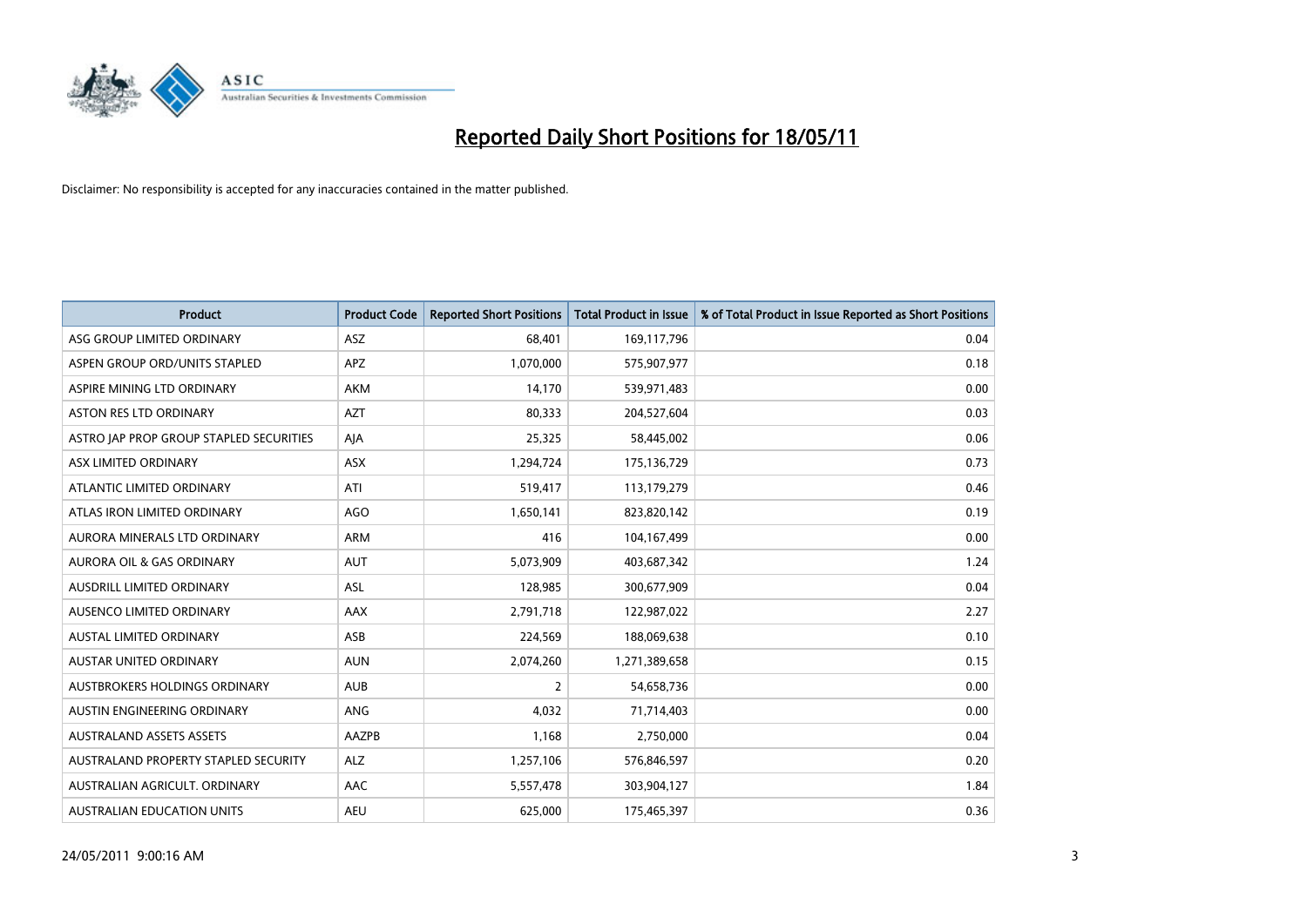

| <b>Product</b>                       | <b>Product Code</b> | <b>Reported Short Positions</b> | <b>Total Product in Issue</b> | % of Total Product in Issue Reported as Short Positions |
|--------------------------------------|---------------------|---------------------------------|-------------------------------|---------------------------------------------------------|
| AUSTRALIAN INFRASTR, UNITS/ORDINARY  | <b>AIX</b>          | 835,934                         | 620,733,944                   | 0.12                                                    |
| AUSTRALIAN MINES LTD ORDINARY        | <b>AUZ</b>          | 1,400,000                       | 576,910,315                   | 0.24                                                    |
| AUSTRALIAN PHARM, ORDINARY           | API                 | 824,684                         | 488,115,883                   | 0.17                                                    |
| AUTOMOTIVE HOLDINGS ORDINARY         | <b>AHE</b>          | 130,099                         | 226,387,577                   | 0.05                                                    |
| AVEXA LIMITED ORDINARY               | <b>AVX</b>          | 243,657                         | 847,688,779                   | 0.03                                                    |
| AWE LIMITED ORDINARY                 | <b>AWE</b>          | 1,061,906                       | 521,871,941                   | 0.20                                                    |
| AZUMAH RESOURCES ORDINARY            | <b>AZM</b>          | 140,921                         | 275,196,055                   | 0.05                                                    |
| <b>BANDANNA ENERGY ORDINARY</b>      | <b>BND</b>          | 230,158                         | 426,515,482                   | 0.05                                                    |
| BANK OF QUEENSLAND. ORDINARY         | <b>BOO</b>          | 3,089,548                       | 222,072,957                   | 1.37                                                    |
| <b>BANNERMAN RESOURCES ORDINARY</b>  | <b>BMN</b>          | 281,522                         | 234,435,934                   | 0.12                                                    |
| <b>BASE RES LIMITED ORDINARY</b>     | <b>BSE</b>          | 64,788                          | 161,841,114                   | 0.04                                                    |
| BATHURST RESOURCES ORDINARY          | <b>BTU</b>          | 6,086,856                       | 666,141,330                   | 0.90                                                    |
| <b>BAUXITE RESOURCE LTD ORDINARY</b> | <b>BAU</b>          | 109,797                         | 235,379,896                   | 0.05                                                    |
| <b>BC IRON LIMITED ORDINARY</b>      | <b>BCI</b>          | 26,529                          | 94,361,000                    | 0.03                                                    |
| BEACH ENERGY LIMITED ORDINARY        | <b>BPT</b>          | 2,006,386                       | 1,102,788,311                 | 0.18                                                    |
| BEADELL RESOURCE LTD ORDINARY        | <b>BDR</b>          | 1,423,042                       | 622,147,828                   | 0.22                                                    |
| BENDIGO AND ADELAIDE ORDINARY        | <b>BEN</b>          | 5,026,631                       | 360,268,130                   | 1.41                                                    |
| BERKELEY RESOURCES ORDINARY          | <b>BKY</b>          | 340,065                         | 174,298,273                   | 0.18                                                    |
| BETASHARES ASX FIN ETF UNITS         | <b>OFN</b>          | 38,500                          | 4,509,251                     | 0.85                                                    |
| BETASHARES ASX RES ETF UNITS         | <b>ORE</b>          | 198,220                         | 4,519,432                     | 4.39                                                    |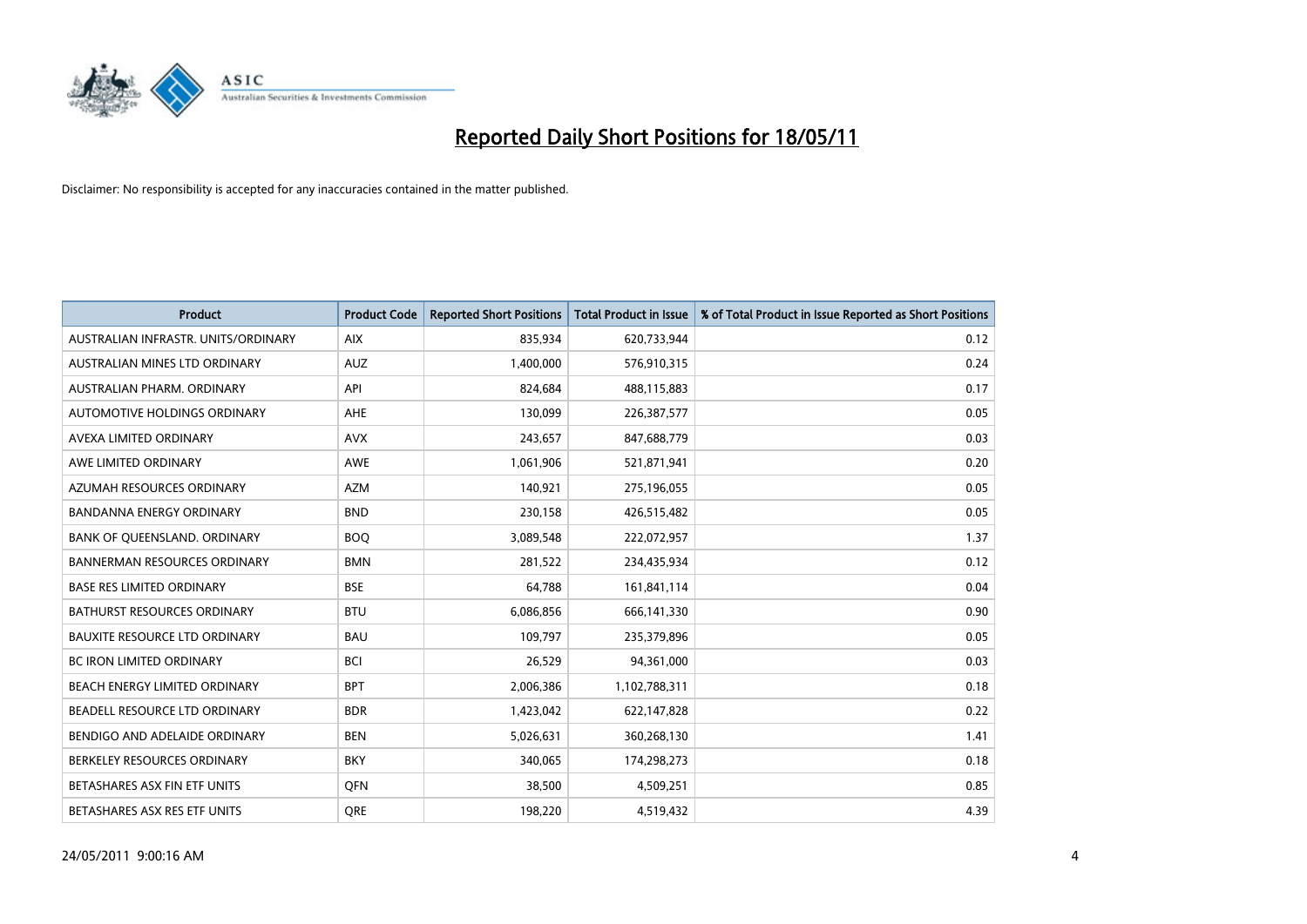

| <b>Product</b>                       | <b>Product Code</b> | <b>Reported Short Positions</b> | Total Product in Issue | % of Total Product in Issue Reported as Short Positions |
|--------------------------------------|---------------------|---------------------------------|------------------------|---------------------------------------------------------|
| <b>BHP BILLITON LIMITED ORDINARY</b> | <b>BHP</b>          | 28,046,095                      | 3,209,181,688          | 0.81                                                    |
| <b>BILLABONG ORDINARY</b>            | <b>BBG</b>          | 15,171,423                      | 254,037,587            | 5.92                                                    |
| <b>BIOTA HOLDINGS ORDINARY</b>       | <b>BTA</b>          | 1,909,714                       | 181,417,556            | 1.05                                                    |
| <b>BISALLOY STEEL ORDINARY</b>       | <b>BIS</b>          | 84,480                          | 216,455,965            | 0.04                                                    |
| BKI INVESTMENT LTD ORDINARY          | <b>BKI</b>          | 508                             | 422,863,407            | 0.00                                                    |
| <b>BLACKTHORN RESOURCES ORDINARY</b> | <b>BTR</b>          | 35,848                          | 122,918,000            | 0.03                                                    |
| <b>BLUESCOPE STEEL LTD ORDINARY</b>  | <b>BSL</b>          | 41,572,622                      | 1,842,207,385          | 2.25                                                    |
| <b>BOART LONGYEAR ORDINARY</b>       | <b>BLY</b>          | 4,289,829                       | 461,163,412            | 0.94                                                    |
| <b>BOOM LOGISTICS ORDINARY</b>       | <b>BOL</b>          | 337,999                         | 461,500,712            | 0.07                                                    |
| <b>BORAL LIMITED, ORDINARY</b>       | <b>BLD</b>          | 27,022,048                      | 729,925,990            | 3.68                                                    |
| BOTSWANA METALS LTD ORDINARY         | <b>BML</b>          | 7,000                           | 143,717,013            | 0.00                                                    |
| <b>BOW ENERGY LIMITED ORDINARY</b>   | <b>BOW</b>          | 5,263,176                       | 349,417,229            | 1.50                                                    |
| <b>BRADKEN LIMITED ORDINARY</b>      | <b>BKN</b>          | 1,066,788                       | 142,829,226            | 0.74                                                    |
| <b>BRAMBLES LIMITED ORDINARY</b>     | <b>BXB</b>          | 15,256,117                      | 1,479,320,246          | 1.00                                                    |
| BREVILLE GROUP LTD ORDINARY          | <b>BRG</b>          | 2,739                           | 129,995,322            | 0.00                                                    |
| <b>BRICKWORKS LIMITED ORDINARY</b>   | <b>BKW</b>          | 16,847                          | 147,567,333            | 0.01                                                    |
| <b>BROCKMAN RESOURCES ORDINARY</b>   | <b>BRM</b>          | 158,409                         | 144,803,151            | 0.11                                                    |
| BT INVESTMENT MNGMNT ORDINARY        | <b>BTT</b>          | 554,785                         | 160,000,000            | 0.35                                                    |
| <b>BURU ENERGY ORDINARY</b>          | <b>BRU</b>          | 7,050,835                       | 182,840,549            | 3.86                                                    |
| <b>BWP TRUST ORDINARY UNITS</b>      | <b>BWP</b>          | 1,004,463                       | 520,012,793            | 0.19                                                    |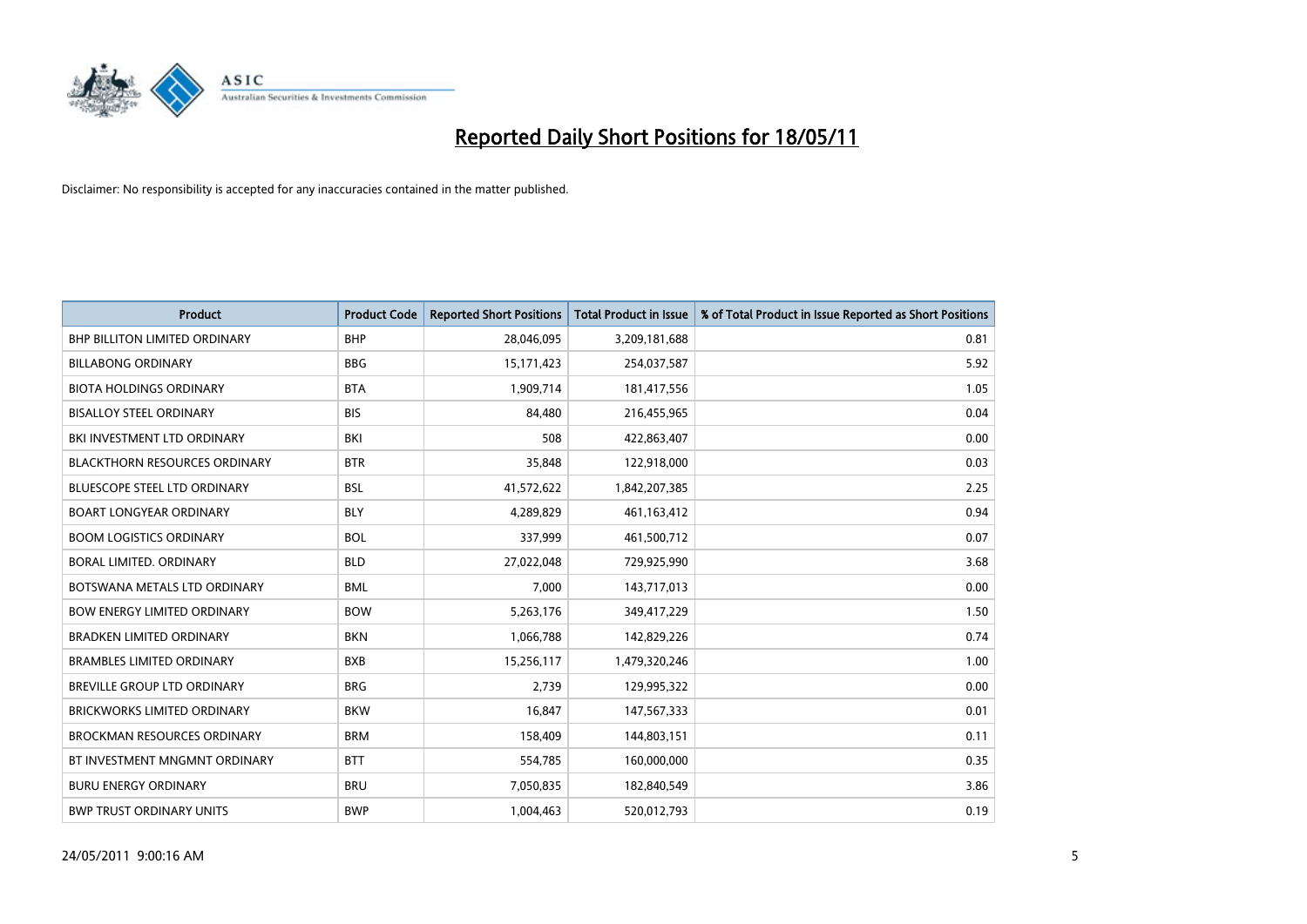

| <b>Product</b>                                | <b>Product Code</b> | <b>Reported Short Positions</b> | <b>Total Product in Issue</b> | % of Total Product in Issue Reported as Short Positions |
|-----------------------------------------------|---------------------|---------------------------------|-------------------------------|---------------------------------------------------------|
| <b>CABCHARGE AUSTRALIA ORDINARY</b>           | CAB                 | 367,483                         | 120,437,014                   | 0.31                                                    |
| CALTEX AUSTRALIA ORDINARY                     | <b>CTX</b>          | 6,568,424                       | 270,000,000                   | 2.43                                                    |
| <b>CAMPBELL BROTHERS ORDINARY</b>             | <b>CPB</b>          | 33,587                          | 67,503,411                    | 0.04                                                    |
| CAPE LAMBERT RES LTD ORDINARY                 | <b>CFE</b>          | 1,040,522                       | 571,849,603                   | 0.18                                                    |
| CARABELLA RES LTD ORDINARY                    | <b>CLR</b>          | 355,941                         | 54,711,817                    | 0.65                                                    |
| <b>CARBON ENERGY ORDINARY</b>                 | <b>CNX</b>          | 883,622                         | 698,517,858                   | 0.11                                                    |
| <b>CARDNO LIMITED ORDINARY</b>                | CDD                 | 698                             | 106,840,756                   | 0.00                                                    |
| CARNARVON PETROLEUM ORDINARY                  | <b>CVN</b>          | 10,791,587                      | 687,820,634                   | 1.56                                                    |
| CARNEGIE WAVE ENERGY ORDINARY                 | <b>CWE</b>          | 83,000                          | 859,087,627                   | 0.01                                                    |
| <b>CARPATHIAN RESOURCES ORDINARY</b>          | <b>CPN</b>          | 75,000                          | 265,533,501                   | 0.03                                                    |
| CARPENTARIA EXP. LTD ORDINARY                 | CAP                 | 8,777                           | 98,741,301                    | 0.01                                                    |
| CARSALES.COM LTD ORDINARY                     | <b>CRZ</b>          | 3,285,318                       | 234,348,300                   | 1.42                                                    |
| CASH CONVERTERS ORD/DIV ACCESS                | CCV                 | 186,900                         | 379,761,025                   | 0.04                                                    |
| <b>CASPIAN OIL &amp; GAS ORDINARY</b>         | CIG                 | 50,000                          | 1,331,500,513                 | 0.00                                                    |
| CATALPA RESOURCES ORDINARY                    | CAH                 | 170,263                         | 178,014,015                   | 0.08                                                    |
| CEC GROUP LIMITED ORDINARY                    | CEG                 | 1,750                           | 79,662,662                    | 0.00                                                    |
| <b>CELLNET GROUP ORDINARY</b>                 | <b>CLT</b>          | 1,342                           | 61,596,082                    | 0.00                                                    |
| CENTRAL PETROLEUM ORDINARY                    | <b>CTP</b>          | 243,525                         | 982,298,842                   | 0.02                                                    |
| <b>CENTRO PROPERTIES UNITS/ORD STAPLED</b>    | <b>CNP</b>          | 400,602                         | 972,414,514                   | 0.04                                                    |
| <b>CENTRO RETAIL GROUP STAPLED SECURITIES</b> | <b>CER</b>          | 2,747,002                       | 2,286,399,424                 | 0.12                                                    |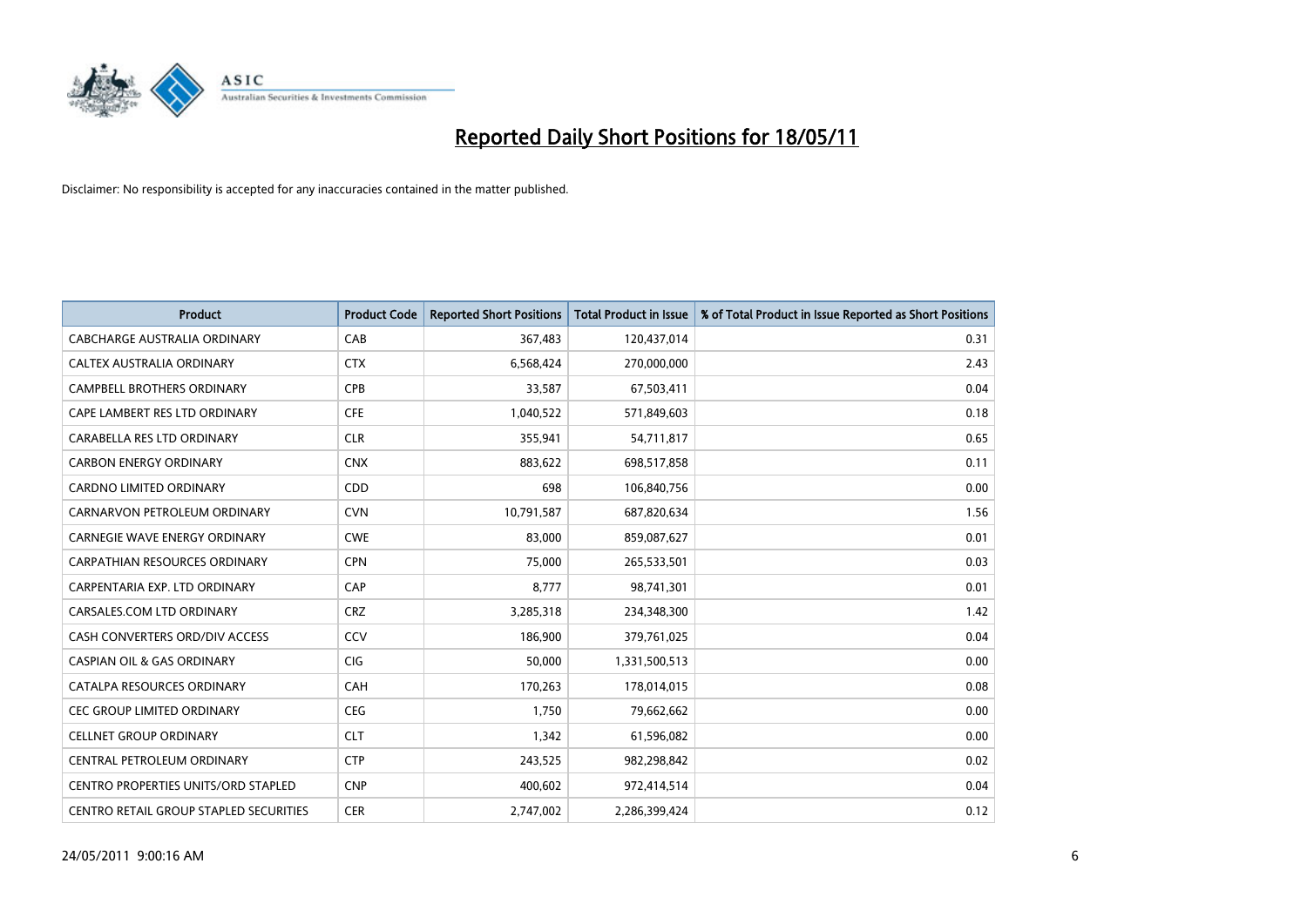

| <b>Product</b>                          | <b>Product Code</b> | <b>Reported Short Positions</b> | <b>Total Product in Issue</b> | % of Total Product in Issue Reported as Short Positions |
|-----------------------------------------|---------------------|---------------------------------|-------------------------------|---------------------------------------------------------|
| <b>CERAMIC FUEL CELLS ORDINARY</b>      | CFU                 | 1,167,073                       | 1,201,353,566                 | 0.09                                                    |
| CFS RETAIL PROPERTY UNITS               | <b>CFX</b>          | 38,323,747                      | 2,839,591,911                 | 1.33                                                    |
| <b>CGA MINING LIMITED ORDINARY</b>      | <b>CGX</b>          | 328,477                         | 333,265,726                   | 0.10                                                    |
| CHALLENGER DIV.PRO. STAPLED UNITS       | <b>CDI</b>          | 65,100                          | 913,426,007                   | 0.00                                                    |
| CHALLENGER INFRAST. STAPLED UNITS       | <b>CIF</b>          | 8,176                           | 316,223,785                   | 0.00                                                    |
| <b>CHALLENGER LIMITED ORDINARY</b>      | CGF                 | 5,189,436                       | 500,332,188                   | 1.02                                                    |
| CHANDLER MACLEOD LTD ORDINARY           | <b>CMG</b>          | 11,970                          | 463,971,344                   | 0.00                                                    |
| CHARTER HALL GROUP STAPLED US PROHIBIT. | <b>CHC</b>          | 992,258                         | 306,341,814                   | 0.33                                                    |
| <b>CHARTER HALL OFFICE UNIT</b>         | C <sub>O</sub> O    | 3,064,347                       | 493,319,730                   | 0.61                                                    |
| <b>CHARTER HALL RETAIL UNITS</b>        | <b>COR</b>          | 297,856                         | 305,200,723                   | 0.08                                                    |
| CHEMGENEX PHARMACEUT ORDINARY           | <b>CXS</b>          | 5,147,206                       | 313,558,870                   | 1.65                                                    |
| CITIGOLD CORP LTD ORDINARY              | <b>CTO</b>          | 2,059,217                       | 1,067,578,301                 | 0.20                                                    |
| <b>CLEAN SEAS TUNA ORDINARY</b>         | <b>CSS</b>          | 34.000                          | 480,829,414                   | 0.01                                                    |
| CLINUVEL PHARMACEUT, ORDINARY           | <b>CUV</b>          | 4,127                           | 30,381,706                    | 0.01                                                    |
| <b>CLOUGH LIMITED ORDINARY</b>          | <b>CLO</b>          | 275,393                         | 769,801,269                   | 0.03                                                    |
| <b>COAL &amp; ALLIED ORDINARY</b>       | <b>CNA</b>          | 958                             | 86,584,735                    | 0.00                                                    |
| COAL OF AFRICA LTD ORDINARY             | <b>CZA</b>          | 311,435                         | 531,139,661                   | 0.06                                                    |
| COALSPUR MINES LTD ORDINARY             | <b>CPL</b>          | 972,744                         | 527,593,428                   | 0.17                                                    |
| COCA-COLA AMATIL ORDINARY               | <b>CCL</b>          | 10,712,119                      | 757,978,446                   | 1.40                                                    |
| COCHLEAR LIMITED ORDINARY               | COH                 | 1,412,560                       | 56,745,023                    | 2.47                                                    |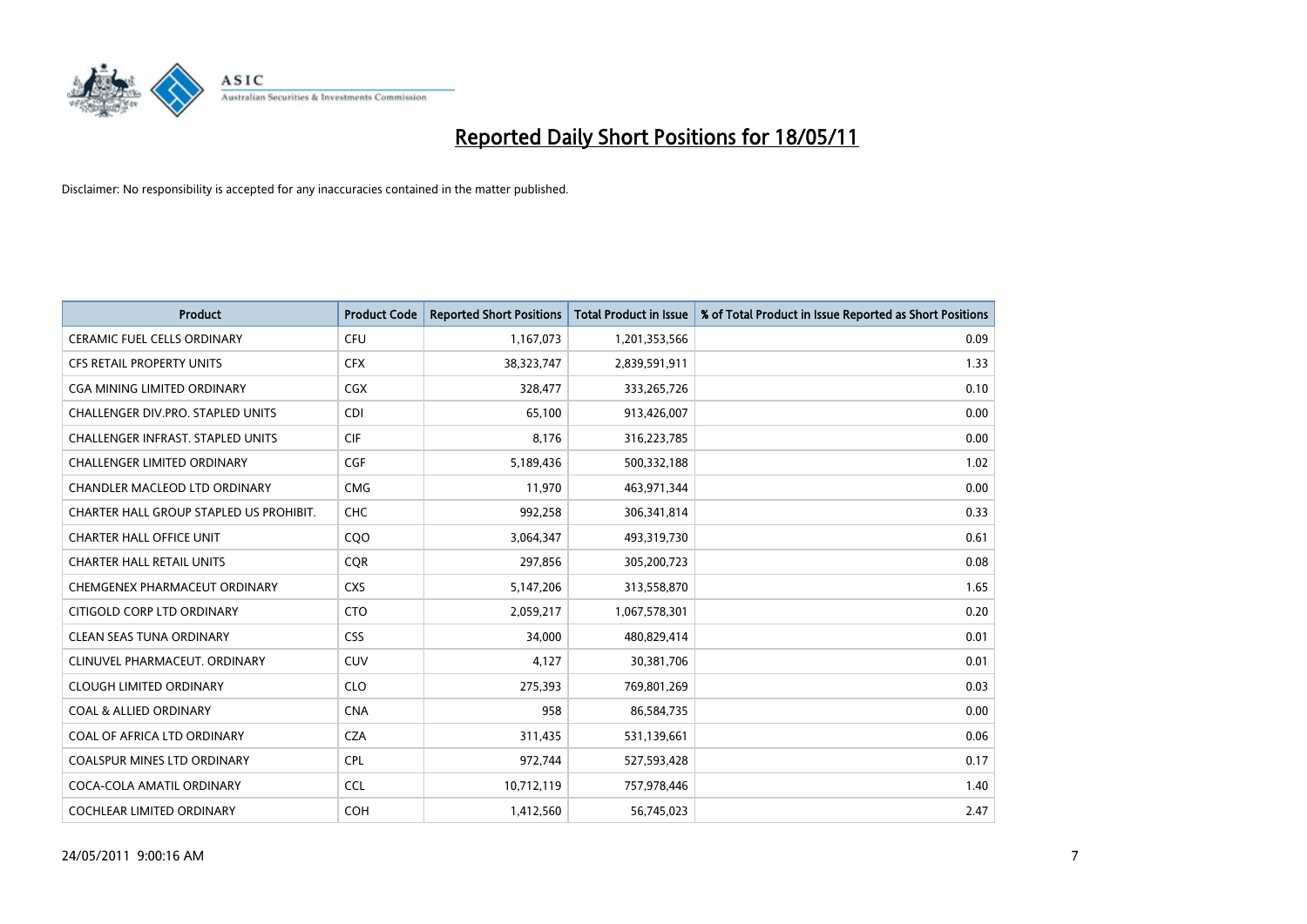

| <b>Product</b>                    | <b>Product Code</b> | <b>Reported Short Positions</b> | <b>Total Product in Issue</b> | % of Total Product in Issue Reported as Short Positions |
|-----------------------------------|---------------------|---------------------------------|-------------------------------|---------------------------------------------------------|
| <b>COCKATOO COAL ORDINARY</b>     | <b>COK</b>          | 10,457,847                      | 1,016,096,908                 | 1.02                                                    |
| COKAL LTD ORDINARY                | <b>CKA</b>          | 392,815                         | 128,283,735                   | 0.31                                                    |
| COMMONWEALTH BANK, ORDINARY       | <b>CBA</b>          | 14,007,067                      | 1,558,627,244                 | 0.85                                                    |
| COMMONWEALTH PROP ORDINARY UNITS  | <b>CPA</b>          | 41,843,232                      | 2,449,599,711                 | 1.71                                                    |
| <b>COMPASS RESOURCES ORDINARY</b> | <b>CMR</b>          | 101,480                         | 147,402,920                   | 0.07                                                    |
| <b>COMPUTERSHARE LTD ORDINARY</b> | <b>CPU</b>          | 3,410,474                       | 555,664,059                   | 0.60                                                    |
| CONNECTEAST GROUP STAPLED         | <b>CEU</b>          | 11,132,812                      | 3,940,145,951                 | 0.27                                                    |
| CONQUEST MINING ORDINARY          | <b>COT</b>          | 227,145                         | 583,241,478                   | 0.03                                                    |
| CONSOLIDATED MEDIA, ORDINARY      | <b>CMI</b>          | 3,857,006                       | 561,834,996                   | 0.70                                                    |
| <b>CONTANGO MICROCAP ORDINARY</b> | <b>CTN</b>          | 7,500                           | 146,423,793                   | 0.01                                                    |
| CONTINENTAL COAL LTD ORDINARY     | CCC                 | 732,593                         | 1,980,616,757                 | 0.04                                                    |
| COOPER ENERGY LTD ORDINARY        | <b>COE</b>          | 110,244                         | 292,576,001                   | 0.04                                                    |
| COPPER STRIKE LTD ORDINARY        | <b>CSE</b>          | 714                             | 129,455,571                   | 0.00                                                    |
| <b>CORDLIFE LIMITED ORDINARY</b>  | CBB                 |                                 | 145,360,920                   | 0.00                                                    |
| <b>COUNT FINANCIAL ORDINARY</b>   | COU                 | 691.875                         | 262,212,976                   | 0.27                                                    |
| <b>CREDIT CORP GROUP ORDINARY</b> | <b>CCP</b>          | 5,054                           | 45,210,752                    | 0.01                                                    |
| CROMWELL PROP STAPLED SECURITIES  | <b>CMW</b>          | 87,727                          | 962,845,605                   | 0.01                                                    |
| <b>CROWN LIMITED ORDINARY</b>     | <b>CWN</b>          | 3,281,635                       | 754,131,800                   | 0.42                                                    |
| <b>CSG LIMITED ORDINARY</b>       | CSV                 | 824,347                         | 277,224,500                   | 0.29                                                    |
| <b>CSL LIMITED ORDINARY</b>       | <b>CSL</b>          | 8,141,895                       | 532,303,803                   | 1.50                                                    |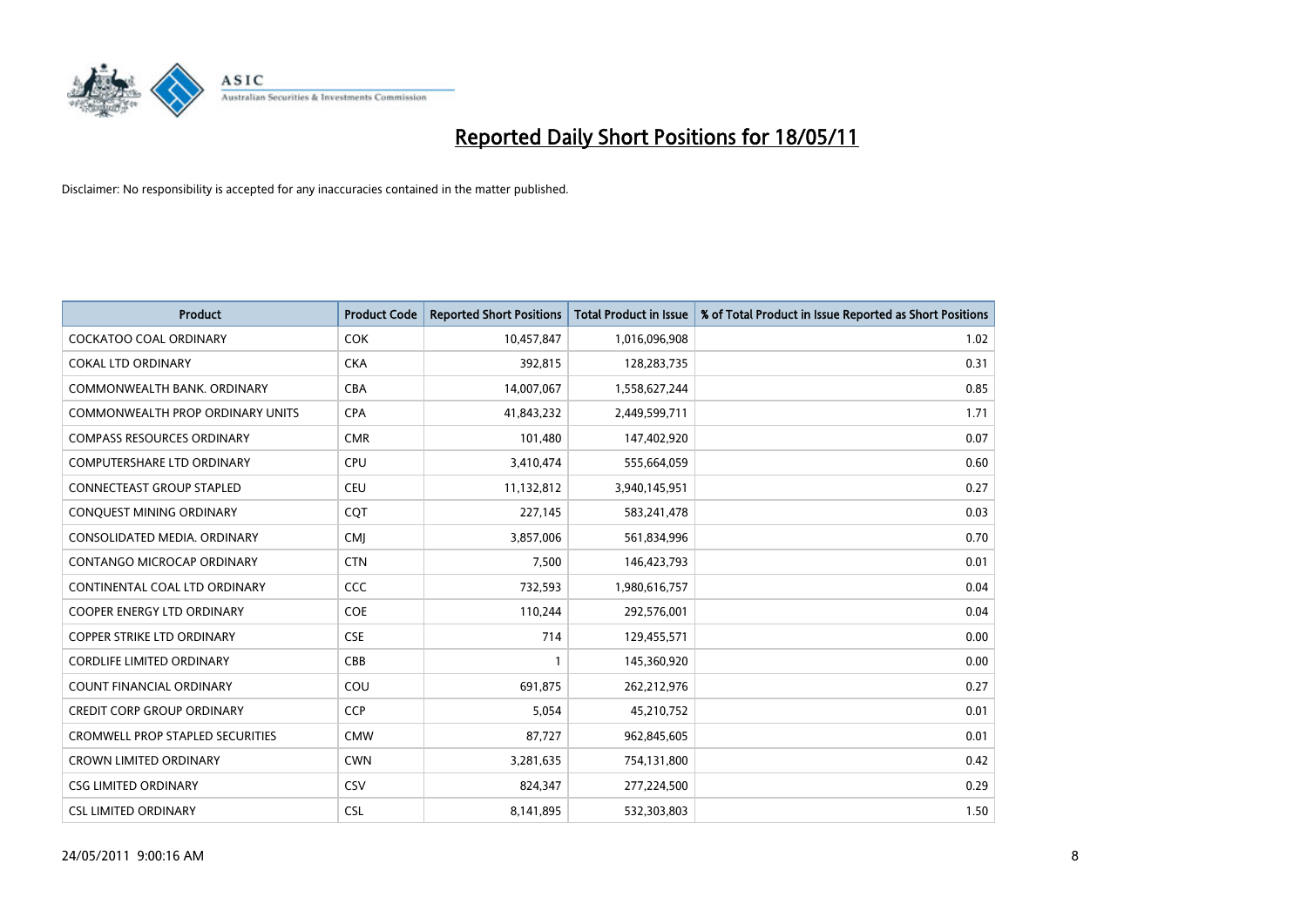

| <b>Product</b>                       | <b>Product Code</b> | <b>Reported Short Positions</b> | Total Product in Issue | % of Total Product in Issue Reported as Short Positions |
|--------------------------------------|---------------------|---------------------------------|------------------------|---------------------------------------------------------|
| <b>CSR LIMITED ORDINARY</b>          | <b>CSR</b>          | 18,732,131                      | 506,000,315            | 3.68                                                    |
| <b>CUDECO LIMITED ORDINARY</b>       | CDU                 | 856,318                         | 145,512,643            | 0.58                                                    |
| <b>CUE ENERGY RESOURCE ORDINARY</b>  | <b>CUE</b>          | 84.070                          | 694,819,718            | 0.01                                                    |
| <b>CUSTOMERS LIMITED ORDINARY</b>    | CUS                 | 82,902                          | 134,869,357            | 0.06                                                    |
| DART ENERGY LTD ORDINARY             | <b>DTE</b>          | 2,984,234                       | 659,706,374            | 0.45                                                    |
| DAVID JONES LIMITED ORDINARY         | <b>DJS</b>          | 25,624,103                      | 520,751,395            | 4.90                                                    |
| <b>DECMIL GROUP LIMITED ORDINARY</b> | <b>DCG</b>          | 17,397                          | 124,204,568            | 0.01                                                    |
| DEEP YELLOW LIMITED ORDINARY         | <b>DYL</b>          | 17,775                          | 1,127,534,458          | 0.00                                                    |
| DEVINE LIMITED ORDINARY              | <b>DVN</b>          | 1,000                           | 634,918,223            | 0.00                                                    |
| DEXUS PROPERTY GROUP STAPLED UNITS   | <b>DXS</b>          | 13,168,855                      | 4,839,024,176          | 0.27                                                    |
| DISCOVERY METALS LTD ORDINARY        | <b>DML</b>          | 2,777,645                       | 437,114,481            | 0.63                                                    |
| DOMINO PIZZA ENTERPR ORDINARY        | <b>DMP</b>          | 245,154                         | 68,407,674             | 0.36                                                    |
| DOWNER EDI LIMITED ORDINARY          | <b>DOW</b>          | 5,881,795                       | 429,100,296            | 1.36                                                    |
| DRILLSEARCH ENERGY ORDINARY          | <b>DLS</b>          | 478,513                         | 207,308,417            | 0.23                                                    |
| DUET GROUP STAPLED US PROHIBIT.      | <b>DUE</b>          | 2,329,421                       | 909,692,991            | 0.24                                                    |
| DULUXGROUP LIMITED ORDINARY          | <b>DLX</b>          | 8,057,448                       | 367,456,259            | 2.18                                                    |
| EASTERN STAR GAS ORDINARY            | ESG                 | 5,422,110                       | 991,567,041            | 0.54                                                    |
| EDT RETAIL TRUST UNITS               | <b>EDT</b>          | 907,729                         | 4,700,290,868          | 0.02                                                    |
| <b>ELDERS LIMITED ORDINARY</b>       | <b>ELD</b>          | 14,502,130                      | 448,598,480            | 3.22                                                    |
| ELDORADO GOLD CORP CDI 1:1           | EAU                 | 191,467                         | 19,644,760             | 0.97                                                    |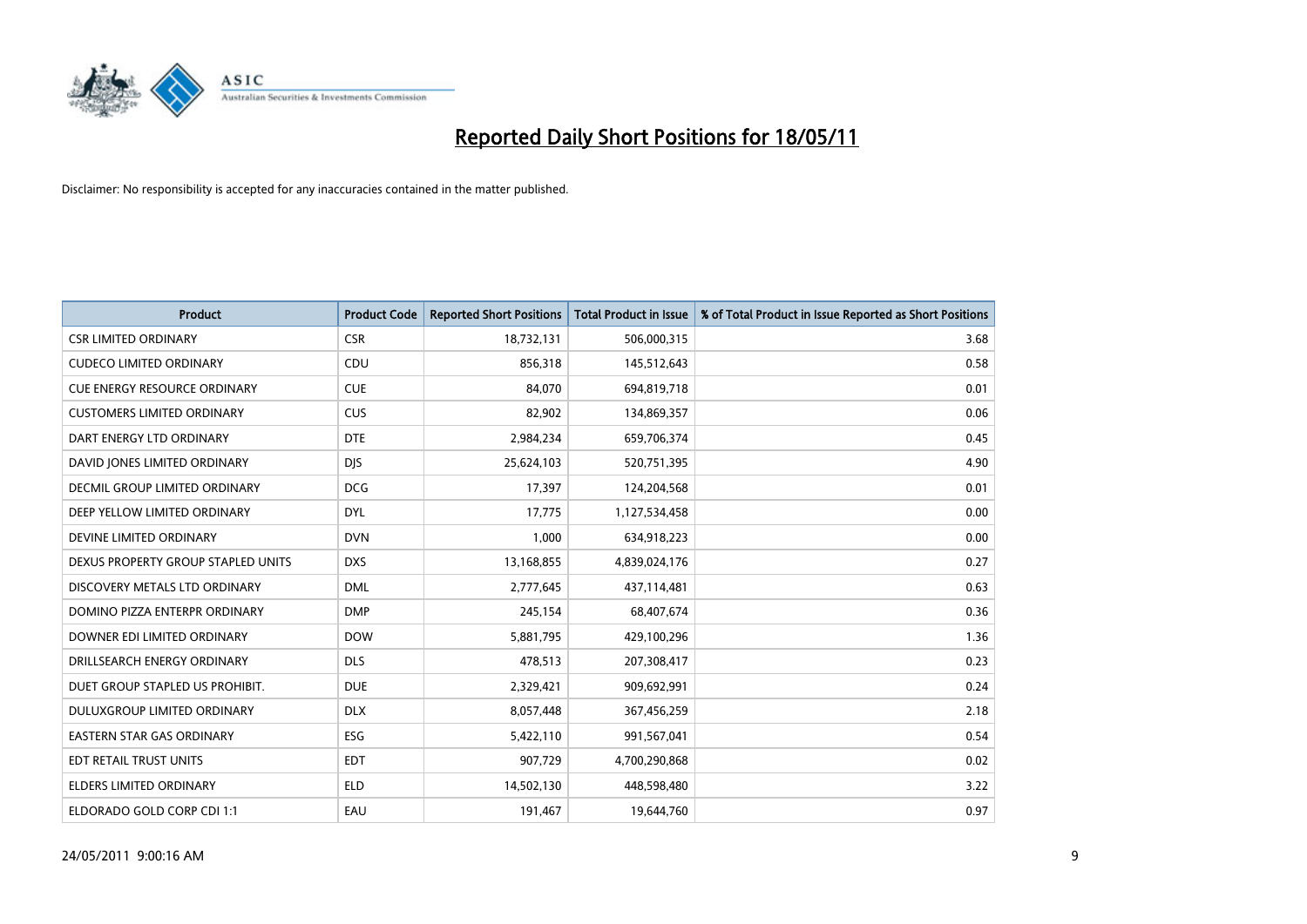

| <b>Product</b>                            | <b>Product Code</b> | <b>Reported Short Positions</b> | Total Product in Issue | % of Total Product in Issue Reported as Short Positions |
|-------------------------------------------|---------------------|---------------------------------|------------------------|---------------------------------------------------------|
| ELEMENTAL MINERALS ORDINARY               | <b>ELM</b>          | 31,451                          | 158,541,062            | 0.02                                                    |
| ELIXIR PETROLEUM LTD ORDINARY             | <b>EXR</b>          | 324,400                         | 188,988,472            | 0.17                                                    |
| <b>EMECO HOLDINGS ORDINARY</b>            | EHL                 | 115,467                         | 631,237,586            | 0.01                                                    |
| <b>ENERGY RESOURCES ORDINARY 'A'</b>      | <b>ERA</b>          | 4,806,140                       | 190,737,934            | 2.52                                                    |
| <b>ENERGY WORLD CORPOR, ORDINARY</b>      | <b>EWC</b>          | 20,713,695                      | 1,561,166,672          | 1.30                                                    |
| <b>ENTEK ENERGY LTD ORDINARY</b>          | <b>ETE</b>          | 489,903                         | 330,846,405            | 0.15                                                    |
| ENTELLECT LIMITED ORDINARY                | <b>ESN</b>          | 464,050                         | 87,239,240             | 0.53                                                    |
| ENVESTRA LIMITED ORDINARY                 | <b>ENV</b>          | 3,596,332                       | 1,468,560,201          | 0.25                                                    |
| EQUINOX MINERALS LTD CHESS DEPOSITARY INT | EQN                 | 993,384                         | 879,495,876            | 0.11                                                    |
| <b>EVEREST FINANCIAL ORDINARY</b>         | <b>EFG</b>          | 4,300                           | 25,143,824             | 0.02                                                    |
| EXTRACT RESOURCES ORDINARY                | <b>EXT</b>          | 598,953                         | 251,191,285            | 0.23                                                    |
| FAIRFAX MEDIA LTD ORDINARY                | <b>FXJ</b>          | 303,371,407                     | 2,351,955,725          | 12.89                                                   |
| FAR LTD ORDINARY                          | <b>FAR</b>          | 21,015,000                      | 1,245,351,164          | 1.69                                                    |
| FERRAUS LIMITED ORDINARY                  | <b>FRS</b>          | 370                             | 249,398,565            | 0.00                                                    |
| FISHER & PAYKEL APP. ORDINARY             | <b>FPA</b>          | 18,298                          | 724,235,162            | 0.00                                                    |
| FISHER & PAYKEL H. ORDINARY               | <b>FPH</b>          | 2,385,266                       | 520,473,867            | 0.46                                                    |
| FKP PROPERTY GROUP STAPLED SECURITIES     | <b>FKP</b>          | 18,987,947                      | 1,184,196,147          | 1.61                                                    |
| FLEETWOOD CORP ORDINARY                   | <b>FWD</b>          | 288,234                         | 57,847,937             | 0.51                                                    |
| FLETCHER BUILDING ORDINARY                | <b>FBU</b>          | 6,021,106                       | 678,573,570            | 0.88                                                    |
| <b>FLEXIGROUP LIMITED ORDINARY</b>        | <b>FXL</b>          | 131,707                         | 275,472,492            | 0.05                                                    |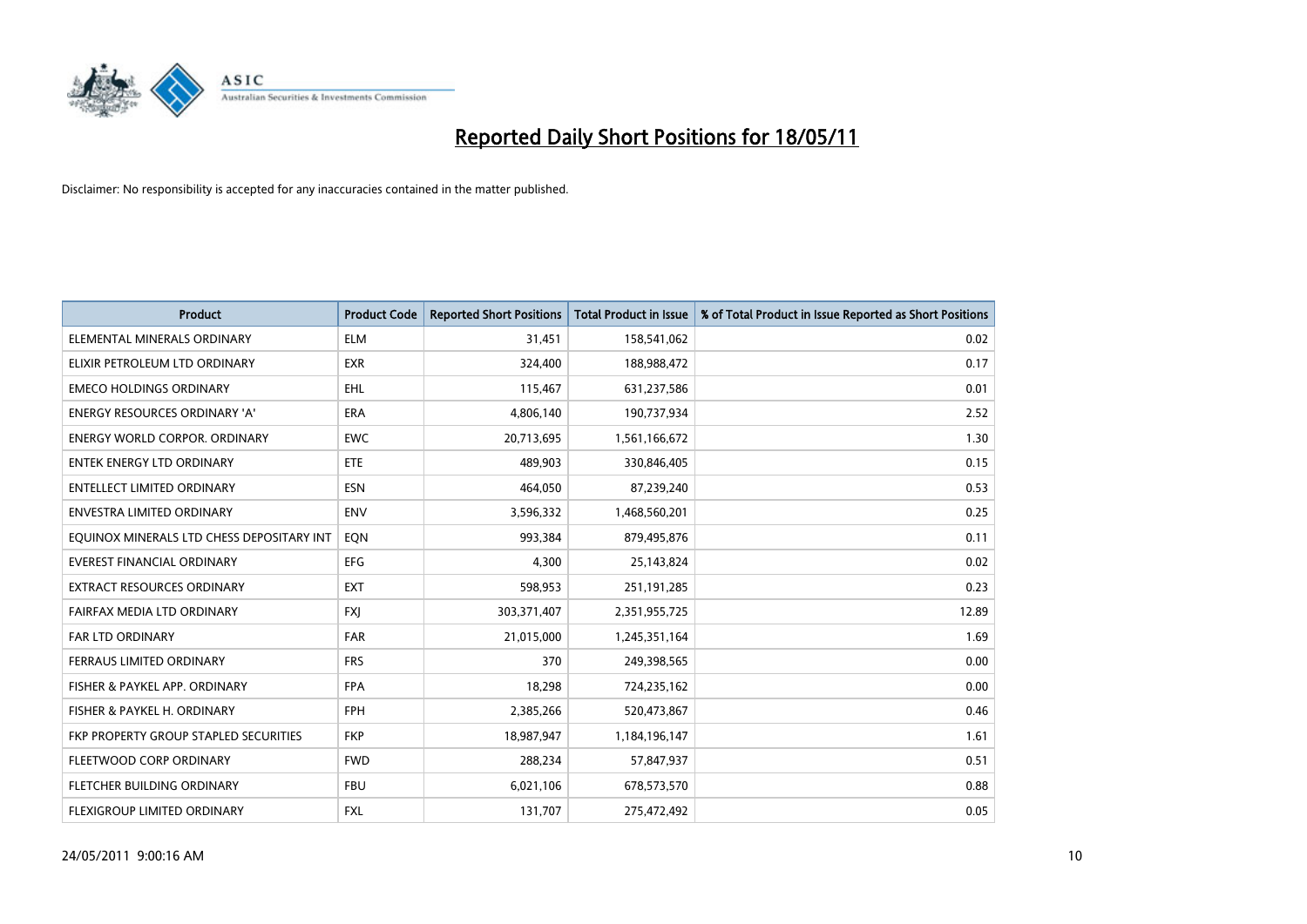

| <b>Product</b>                       | <b>Product Code</b> | <b>Reported Short Positions</b> | <b>Total Product in Issue</b> | % of Total Product in Issue Reported as Short Positions |
|--------------------------------------|---------------------|---------------------------------|-------------------------------|---------------------------------------------------------|
| <b>FLIGHT CENTRE ORDINARY</b>        | <b>FLT</b>          | 3,479,993                       | 99,939,087                    | 3.46                                                    |
| FLINDERS MINES LTD ORDINARY          | <b>FMS</b>          | 21,266,491                      | 1,820,634,571                 | 1.15                                                    |
| FOCUS MINERALS LTD ORDINARY          | <b>FML</b>          | 539,999                         | 3,440,515,431                 | 0.02                                                    |
| <b>FORGE GROUP LIMITED ORDINARY</b>  | <b>FGE</b>          | 4,899                           | 82,924,014                    | 0.00                                                    |
| FORTE ENERGY NL ORDINARY             | <b>FTE</b>          | 2,658,986                       | 695,589,311                   | 0.38                                                    |
| FORTESCUE METALS GRP ORDINARY        | <b>FMG</b>          | 24,836,551                      | 3,112,917,409                 | 0.77                                                    |
| <b>FOSTER'S GROUP ORDINARY</b>       | FGL                 | 6,301,628                       | 1,940,894,542                 | 0.32                                                    |
| FTD CORPORATION ORDINARY             | <b>FTD</b>          | 8,088                           | 36,474,593                    | 0.02                                                    |
| <b>FUNTASTIC LIMITED ORDINARY</b>    | <b>FUN</b>          | 322,528                         | 340,997,682                   | 0.09                                                    |
| <b>G.U.D. HOLDINGS ORDINARY</b>      | <b>GUD</b>          | 300,038                         | 69,089,611                    | 0.42                                                    |
| <b>GALAXY RESOURCES ORDINARY</b>     | <b>GXY</b>          | 150,690                         | 245,236,053                   | 0.06                                                    |
| <b>GEODYNAMICS LIMITED ORDINARY</b>  | GDY                 | 485,234                         | 336,892,832                   | 0.15                                                    |
| <b>GINDALBIE METALS LTD ORDINARY</b> | <b>GBG</b>          | 46,833,853                      | 935,615,590                   | 5.03                                                    |
| <b>GLOBAL MINING ORDINARY</b>        | <b>GMI</b>          | 8,951                           | 191,820,968                   | 0.00                                                    |
| <b>GLOUCESTER COAL ORDINARY</b>      | GCL                 | 390,201                         | 140,447,062                   | 0.27                                                    |
| <b>GME RESOURCES LTD ORDINARY</b>    | <b>GME</b>          | 800                             | 302,352,750                   | 0.00                                                    |
| <b>GOLD ANOMALY LIMITED ORDINARY</b> | GOA                 | 8,124,777                       | 1,216,804,836                 | 0.66                                                    |
| <b>GOLD ONE INT LTD ORDINARY</b>     | GDO                 | 178,014                         | 807,664,732                   | 0.02                                                    |
| <b>GOLD ROAD RES LTD ORDINARY</b>    | GOR                 | 137,542                         | 288,890,842                   | 0.05                                                    |
| <b>GOLDEN WEST RESOURCE ORDINARY</b> | <b>GWR</b>          | 1,651                           | 192,082,567                   | 0.00                                                    |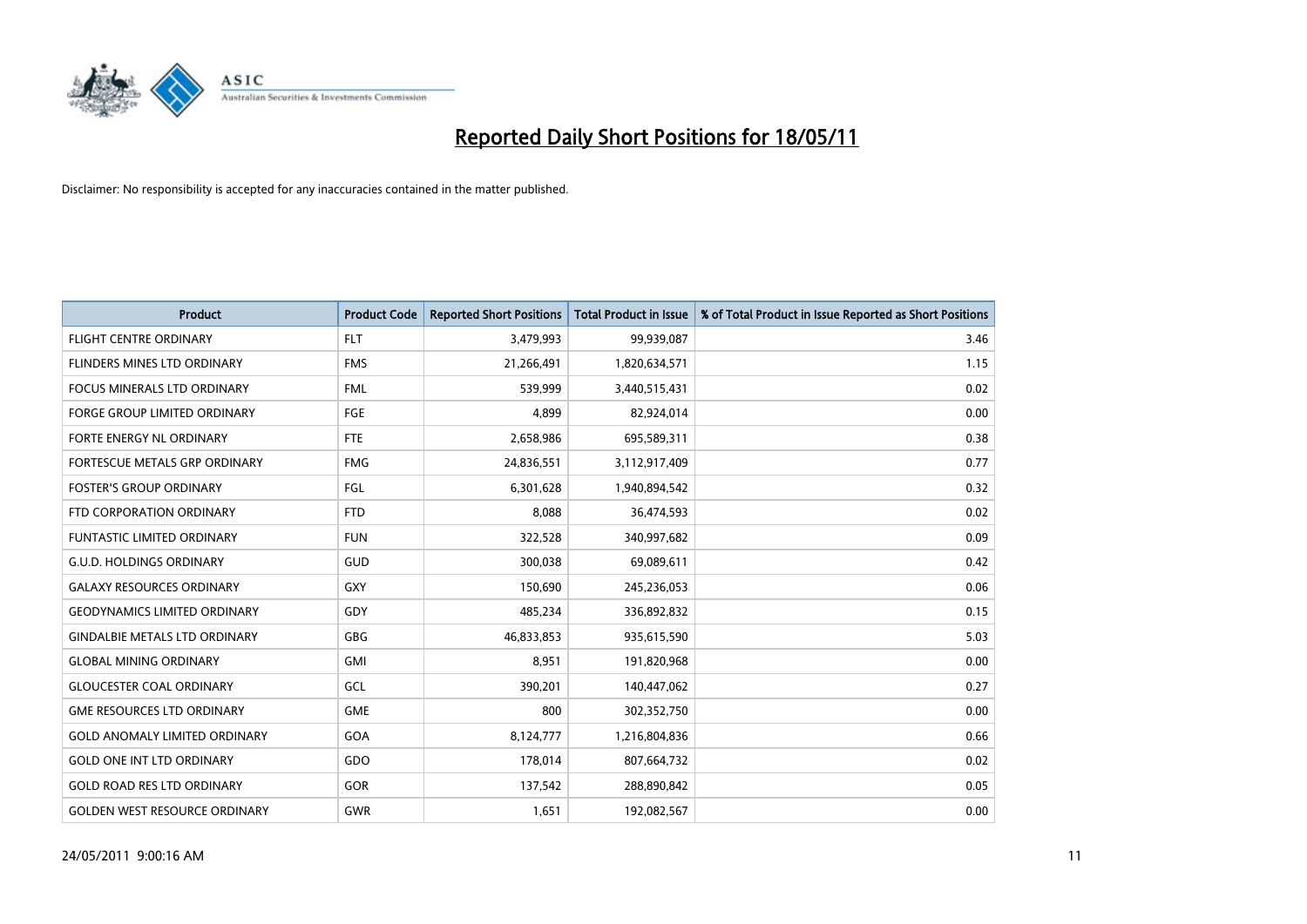

| <b>Product</b>                                   | <b>Product Code</b> | <b>Reported Short Positions</b> | <b>Total Product in Issue</b> | % of Total Product in Issue Reported as Short Positions |
|--------------------------------------------------|---------------------|---------------------------------|-------------------------------|---------------------------------------------------------|
| <b>GOODMAN FIELDER, ORDINARY</b>                 | <b>GFF</b>          | 62,549,091                      | 1,380,386,438                 | 4.53                                                    |
| <b>GOODMAN GROUP STAPLED US PROHIBIT.</b>        | <b>GMG</b>          | 9,102,704                       | 6,893,222,796                 | 0.14                                                    |
| <b>GPT GROUP STAPLED SEC.</b>                    | <b>GPT</b>          | 13,584,731                      | 1,855,529,431                 | 0.72                                                    |
| <b>GRAINCORP LIMITED A CLASS ORDINARY</b>        | <b>GNC</b>          | 463,746                         | 198,318,900                   | 0.21                                                    |
| <b>GRANGE RESOURCES, ORDINARY</b>                | <b>GRR</b>          | 143,672                         | 1,153,181,487                 | 0.01                                                    |
| <b>GREENCAP LIMITED ORDINARY</b>                 | GCG                 |                                 | 262,515,385                   | 0.00                                                    |
| <b>GREENLAND MIN EN LTD ORDINARY</b>             | GGG                 | 1,516,524                       | 334,545,882                   | 0.46                                                    |
| <b>GRYPHON MINERALS LTD ORDINARY</b>             | GRY                 | 232,523                         | 299,822,058                   | 0.07                                                    |
| <b>GUILDFORD COAL LTD ORDINARY</b>               | <b>GUF</b>          | 16,500                          | 213,532,609                   | 0.01                                                    |
| <b>GUINNESS PEAT GROUP. CHESS DEPOSITARY INT</b> | <b>GPG</b>          | 620,841                         | 300,865,269                   | 0.20                                                    |
| <b>GUNNS LIMITED ORDINARY</b>                    | <b>GNS</b>          | 36,719,485                      | 848,401,559                   | 4.32                                                    |
| <b>GWA GROUP LTD ORDINARY</b>                    | GWA                 | 5,619,475                       | 301,525,014                   | 1.86                                                    |
| HARVEY NORMAN ORDINARY                           | <b>HVN</b>          | 32,292,447                      | 1,062,316,784                 | 3.04                                                    |
| HASTIE GROUP LIMITED ORDINARY                    | <b>HST</b>          | 1,584,045                       | 239,781,419                   | 0.65                                                    |
| HASTINGS DIVERSIFIED STAPLED SECURITY            | <b>HDF</b>          | 732,402                         | 529,187,294                   | 0.13                                                    |
| <b>HEARTWARE INT INC CDI 35:1</b>                | <b>HIN</b>          | 272,008                         | 48,598,550                    | 0.56                                                    |
| <b>HENDERSON GROUP CDI 1:1</b>                   | <b>HGG</b>          | 3,606,290                       | 584,919,716                   | 0.60                                                    |
| HFA HOLDINGS LIMITED ORDINARY                    | <b>HFA</b>          | 447,022                         | 117,332,831                   | 0.37                                                    |
| <b>HIGHLANDS PACIFIC ORDINARY</b>                | <b>HIG</b>          | 2,574,963                       | 686,082,148                   | 0.37                                                    |
| HILLS HOLDINGS LTD ORDINARY                      | <b>HIL</b>          | 2,586,652                       | 249,139,016                   | 1.06                                                    |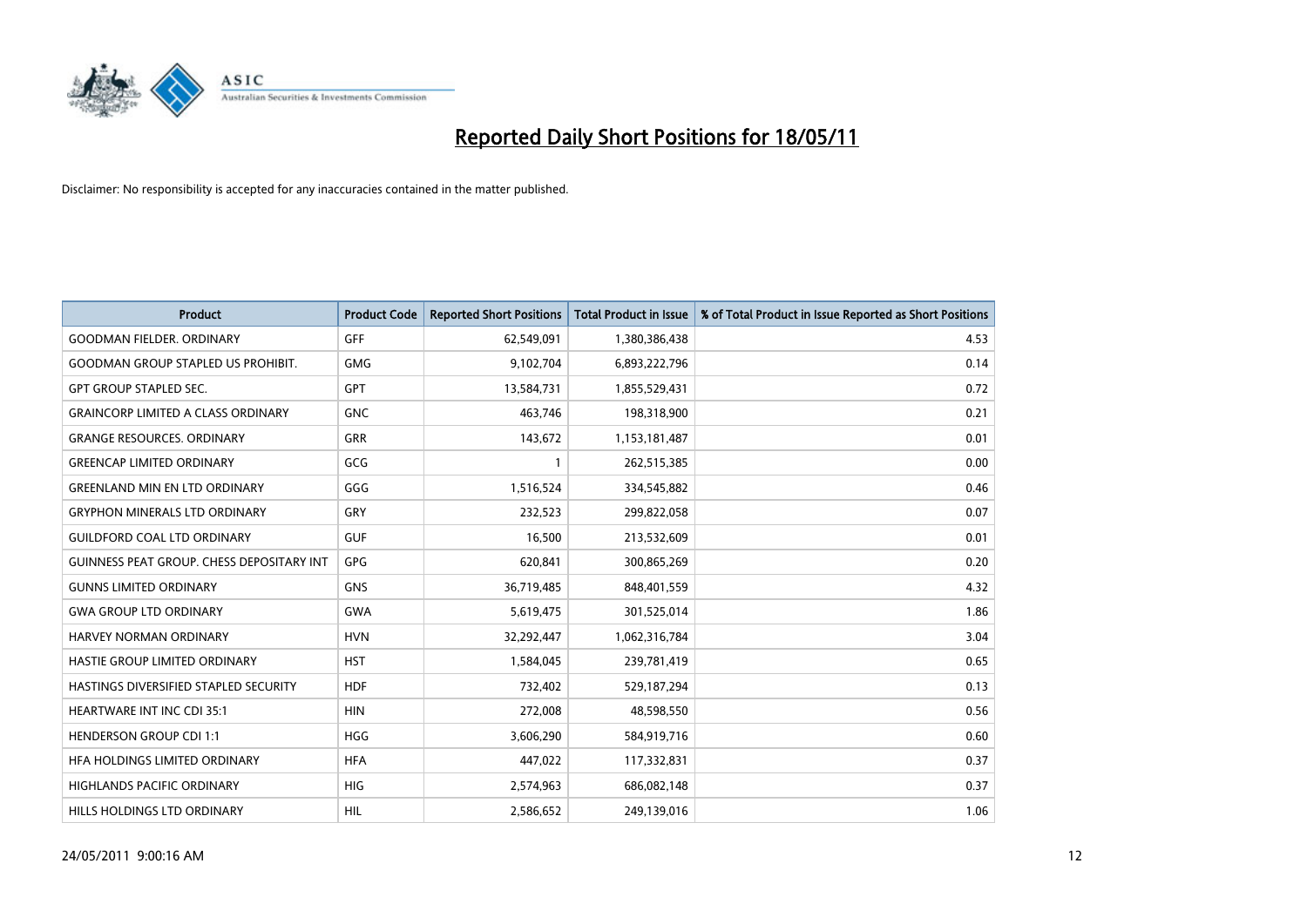

| <b>Product</b>                                | <b>Product Code</b> | <b>Reported Short Positions</b> | <b>Total Product in Issue</b> | % of Total Product in Issue Reported as Short Positions |
|-----------------------------------------------|---------------------|---------------------------------|-------------------------------|---------------------------------------------------------|
| HORIZON OIL LIMITED ORDINARY                  | <b>HZN</b>          | 2,392,970                       | 1,130,811,515                 | 0.20                                                    |
| HUNNU COAL LIMITED ORDINARY                   | <b>HUN</b>          | 17,657                          | 212,565,002                   | 0.01                                                    |
| <b>ICON ENERGY LIMITED ORDINARY</b>           | <b>ICN</b>          | 67,000                          | 469,301,394                   | 0.01                                                    |
| <b>IINET LIMITED ORDINARY</b>                 | <b>IIN</b>          | 1,298,280                       | 152,160,119                   | 0.85                                                    |
| <b>ILUKA RESOURCES ORDINARY</b>               | ILU                 | 935,801                         | 418,700,517                   | 0.20                                                    |
| <b>IMDEX LIMITED ORDINARY</b>                 | <b>IMD</b>          | 54,563                          | 199,414,165                   | 0.02                                                    |
| IMF (AUSTRALIA) LTD ORDINARY                  | <b>IMF</b>          | 329,821                         | 123,828,193                   | 0.26                                                    |
| IMX RESOURCES LTD ORDINARY                    | <b>IXR</b>          | 28,202                          | 262,612,803                   | 0.01                                                    |
| <b>INCITEC PIVOT ORDINARY</b>                 | <b>IPL</b>          | 676,099                         | 1,628,730,107                 | 0.03                                                    |
| <b>INDAGO RESOURCES LTD ORDINARY</b>          | <b>IDG</b>          | 8,179                           | 6,209,865                     | 0.13                                                    |
| <b>INDEPENDENCE GROUP ORDINARY</b>            | <b>IGO</b>          | 419,034                         | 199,497,042                   | 0.20                                                    |
| INDOPHIL RESOURCES ORDINARY                   | <b>IRN</b>          | 505,051                         | 471,445,763                   | 0.11                                                    |
| <b>INDUSTREA LIMITED ORDINARY</b>             | IDL                 | 1,376,933                       | 364,524,797                   | 0.37                                                    |
| <b>INFIGEN ENERGY STAPLED SECURITIES</b>      | <b>IFN</b>          | 5,901,202                       | 762,265,972                   | 0.78                                                    |
| ING RE COM GROUP STAPLED SECURITIES           | ILF                 | 9,075                           | 441,029,194                   | 0.00                                                    |
| INSURANCE AUSTRALIA ORDINARY                  | <b>IAG</b>          | 9,637,148                       | 2,079,034,021                 | 0.45                                                    |
| INT GOLDFIELDS LTD ORDINARY                   | <b>IGS</b>          | 12,197,682                      | 500,440,386                   | 2.44                                                    |
| INTEGRA MINING LTD. ORDINARY                  | <b>IGR</b>          | 4,793,988                       | 841,525,727                   | 0.56                                                    |
| <b>INTREPID MINES ORDINARY</b>                | <b>IAU</b>          | 2,649,723                       | 520,626,235                   | 0.51                                                    |
| <b>INVESTA OFFICE FUND STAPLED SECURITIES</b> | <b>IOF</b>          | 5,036,550                       | 2,729,071,212                 | 0.16                                                    |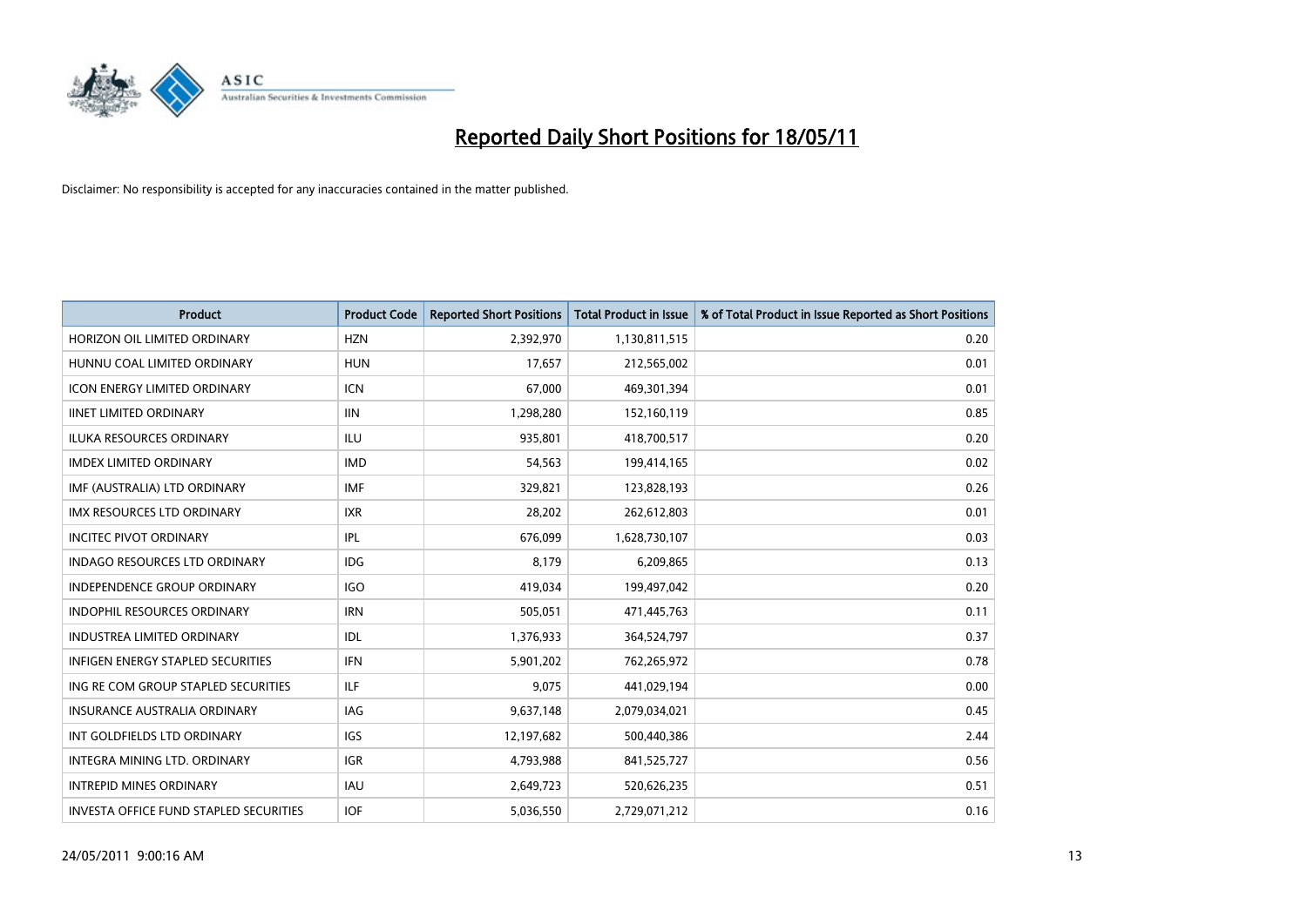

| <b>Product</b>                                  | <b>Product Code</b> | <b>Reported Short Positions</b> | <b>Total Product in Issue</b> | % of Total Product in Issue Reported as Short Positions |
|-------------------------------------------------|---------------------|---------------------------------|-------------------------------|---------------------------------------------------------|
| <b>INVOCARE LIMITED ORDINARY</b>                | <b>IVC</b>          | 404,632                         | 102,421,288                   | 0.38                                                    |
| <b>IOOF HOLDINGS LTD ORDINARY</b>               | IFL.                | 693,387                         | 229,794,395                   | 0.30                                                    |
| <b>IRESS MARKET TECH. ORDINARY</b>              | <b>IRE</b>          | 1,793,204                       | 126,018,142                   | 1.42                                                    |
| <b>IRON ORE HOLDINGS ORDINARY</b>               | <b>IOH</b>          | 16,042                          | 139,079,674                   | 0.01                                                    |
| ISHARES MSCI AUS 200 ISHARES MSCI AUS 200       | <b>IOZ</b>          | 1.780                           | 1,950,015                     | 0.09                                                    |
| <b>ISHARES MSCI EAFE CDI 1:1</b>                | <b>IVE</b>          | 348,392                         | 590,400,000                   | 0.06                                                    |
| ISHARES S&P 500 CDI 1:1                         | <b>IVV</b>          | 152.124                         | 116,350,000                   | 0.13                                                    |
| ISHARES S&P HIGH DIV ISHARES S&P HIGH DIV       | <b>IHD</b>          | 5,208                           | 1,900,055                     | 0.27                                                    |
| ISHARES S&P/ASX 20 ISHARES S&P/ASX20            | ILC                 | 12,610                          | 2,175,008                     | 0.58                                                    |
| ISHARES SMALL ORDS ISHARES SMALL ORDS           | <b>ISO</b>          | 151,036                         | 5,700,000                     | 2.65                                                    |
| <b>ISOFT GROUP LIMITED ORDINARY</b>             | <b>ISF</b>          | 4,743,851                       | 1,070,595,874                 | 0.45                                                    |
| <b>IVANHOE AUSTRALIA ORDINARY</b>               | <b>IVA</b>          | 305,311                         | 418,709,553                   | 0.06                                                    |
| <b>JABIRU METALS LTD ORDINARY</b>               | <b>JML</b>          | 37,741                          | 558,654,366                   | 0.00                                                    |
| <b>JAMES HARDIE INDUST CHESS DEPOSITARY INT</b> | <b>IHX</b>          | 17,888,885                      | 436,386,587                   | 4.09                                                    |
| <b>JAMESON RESOURCES ORDINARY</b>               | <b>JAL</b>          | 1,600,000                       | 95,828,865                    | 1.67                                                    |
| <b>JB HI-FI LIMITED ORDINARY</b>                | <b>IBH</b>          | 10,299,769                      | 109,364,105                   | 9.41                                                    |
| <b>JUPITER MINES ORDINARY</b>                   | <b>IMS</b>          | 15,282                          | 1,560,335,037                 | 0.00                                                    |
| KAGARA LTD ORDINARY                             | KZL                 | 6,630,912                       | 708,583,835                   | 0.93                                                    |
| KANGAROO RES LTD ORDINARY                       | <b>KRL</b>          | 600.000                         | 1,129,430,012                 | 0.05                                                    |
| KAROON GAS AUSTRALIA ORDINARY                   | <b>KAR</b>          | 1,013,976                       | 221,420,769                   | 0.46                                                    |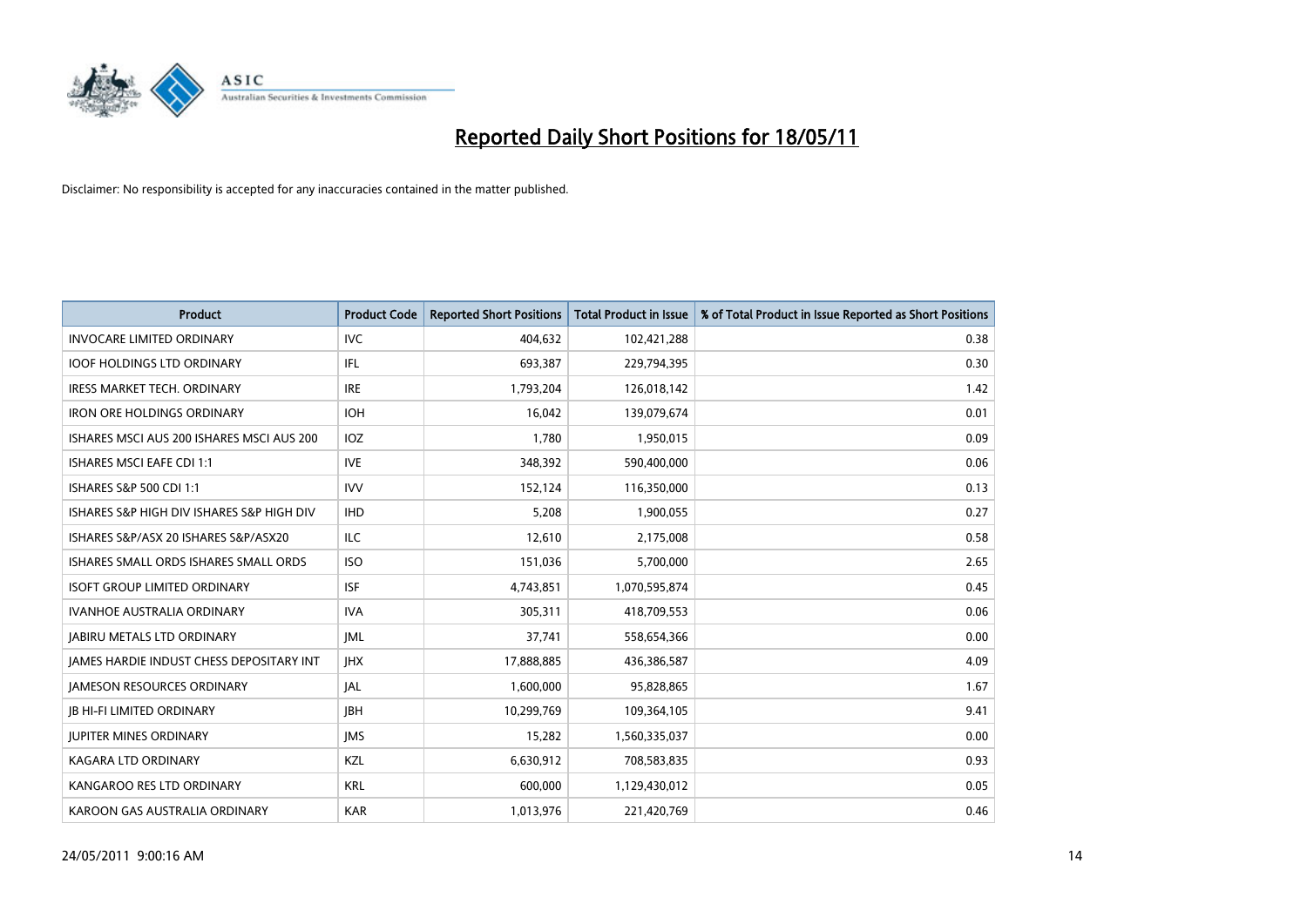

| <b>Product</b>                        | <b>Product Code</b> | <b>Reported Short Positions</b> | <b>Total Product in Issue</b> | % of Total Product in Issue Reported as Short Positions |
|---------------------------------------|---------------------|---------------------------------|-------------------------------|---------------------------------------------------------|
| KASBAH RESOURCES ORDINARY             | KAS                 | 108,602                         | 364,262,596                   | 0.03                                                    |
| KATHMANDU HOLD LTD ORDINARY           | <b>KMD</b>          | 912,366                         | 200,000,000                   | 0.44                                                    |
| <b>KEYBRIDGE CAPITAL ORDINARY</b>     | <b>KBC</b>          | 5.999                           | 172,070,564                   | 0.00                                                    |
| KIMBERLEY METALS LTD ORDINARY         | <b>KBL</b>          | 1,821                           | 161,976,319                   | 0.00                                                    |
| KINGSGATE CONSOLID, ORDINARY          | <b>KCN</b>          | 1,967,727                       | 135,221,250                   | 1.44                                                    |
| KINGSROSE MINING LTD ORDINARY         | <b>KRM</b>          | 626,925                         | 263,130,366                   | 0.23                                                    |
| LEIGHTON HOLDINGS ORDINARY            | LEI                 | 7,615,462                       | 325,663,190                   | 2.33                                                    |
| LEND LEASE GROUP UNIT/ORD STAPLED     | LLC                 | 2,754,722                       | 570,915,669                   | 0.47                                                    |
| LINC ENERGY LTD ORDINARY              | <b>LNC</b>          | 6,306,412                       | 503,418,900                   | 1.25                                                    |
| LIQUEFIED NATURAL ORDINARY            | <b>LNG</b>          | 267,190                         | 214,249,015                   | 0.12                                                    |
| LYNAS CORPORATION ORDINARY            | <b>LYC</b>          | 20,275,073                      | 1,690,819,142                 | 1.22                                                    |
| MACARTHUR COAL ORDINARY               | <b>MCC</b>          | 3,042,282                       | 302,092,343                   | 1.00                                                    |
| MACMAHON HOLDINGS ORDINARY            | <b>MAH</b>          | 10,347,081                      | 733,711,705                   | 1.41                                                    |
| MACQ ATLAS ROADS GRP ORDINARY STAPLED | <b>MOA</b>          | 5,461,431                       | 452,345,907                   | 1.20                                                    |
| MACQUARIE GROUP LTD ORDINARY          | MQG                 | 3,091,273                       | 346,831,043                   | 0.88                                                    |
| MAGMA METALS LTD. ORDINARY            | <b>MMW</b>          | 81,608                          | 223,351,923                   | 0.04                                                    |
| MANTRA RESOURCES ORDINARY             | <b>MRU</b>          | 782,707                         | 135,326,194                   | 0.57                                                    |
| MAP GROUP STAPLED US PROHIBIT.        | <b>MAP</b>          | 3,729,433                       | 1,861,210,782                 | 0.20                                                    |
| MARENGO MINING ORDINARY               | <b>MGO</b>          | 74,016                          | 995,068,613                   | 0.01                                                    |
| MARYBOROUGH SUGAR ORDINARY            | <b>MSF</b>          | 27,399                          | 69,165,378                    | 0.04                                                    |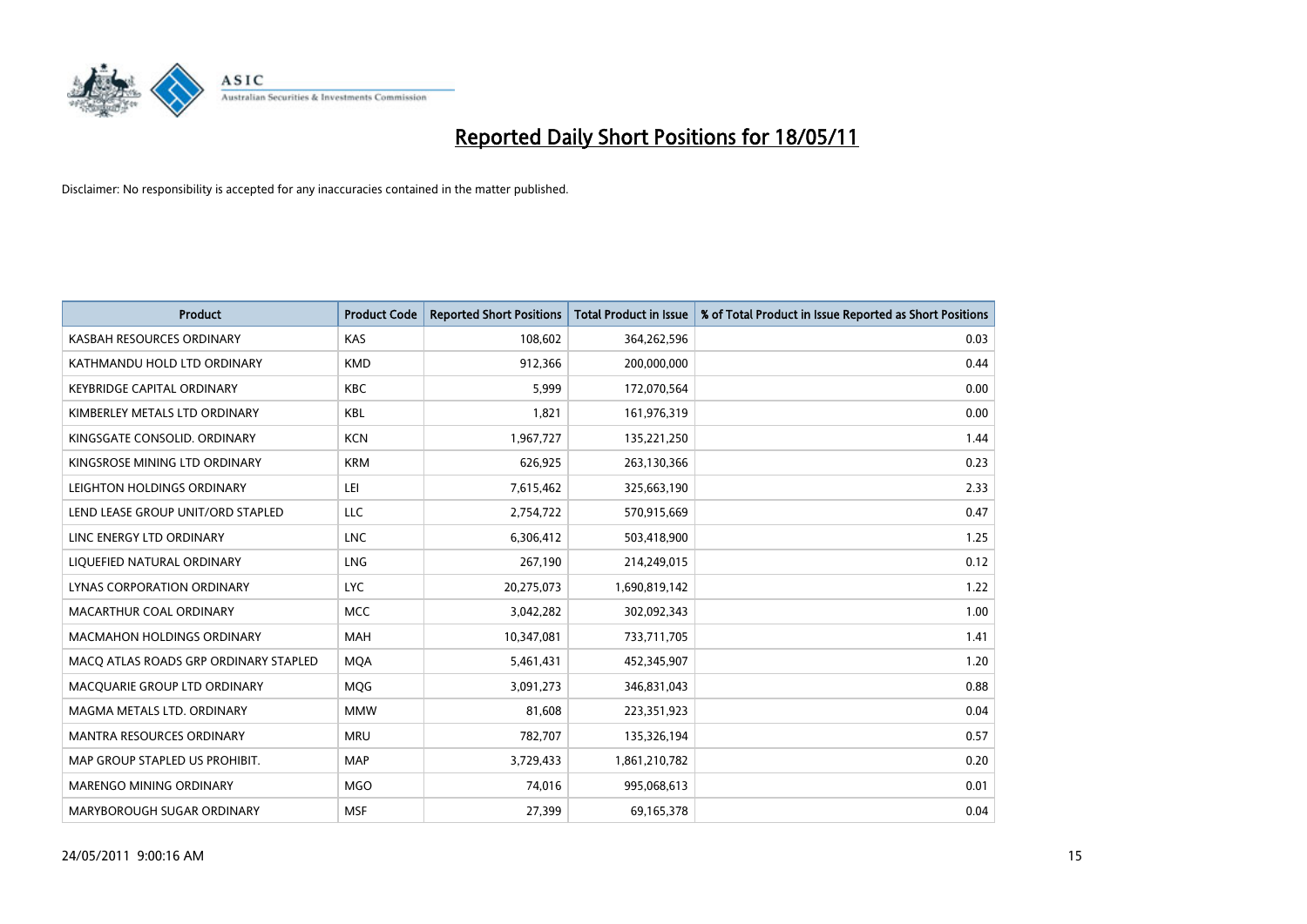

| <b>Product</b>                       | <b>Product Code</b> | <b>Reported Short Positions</b> | <b>Total Product in Issue</b> | % of Total Product in Issue Reported as Short Positions |
|--------------------------------------|---------------------|---------------------------------|-------------------------------|---------------------------------------------------------|
| <b>MATRIX C &amp; E LTD ORDINARY</b> | <b>MCE</b>          | 166,521                         | 77,081,507                    | 0.21                                                    |
| MCMILLAN SHAKESPEARE ORDINARY        | <b>MMS</b>          | 70,990                          | 68,067,560                    | 0.10                                                    |
| <b>MCPHERSON'S LTD ORDINARY</b>      | <b>MCP</b>          | 216,965                         | 72,401,758                    | 0.30                                                    |
| MEDUSA MINING LTD ORDINARY           | <b>MML</b>          | 2,364,412                       | 188,233,911                   | 1.25                                                    |
| MELBOURNE IT LIMITED ORDINARY        | <b>MLB</b>          | 181,871                         | 80,662,621                    | 0.23                                                    |
| MEO AUSTRALIA LTD ORDINARY           | <b>MEO</b>          | 4,478,757                       | 539,913,260                   | 0.82                                                    |
| <b>MERMAID MARINE ORDINARY</b>       | <b>MRM</b>          | 1,034,980                       | 215,166,086                   | 0.48                                                    |
| MESOBLAST LIMITED ORDINARY           | <b>MSB</b>          | 1,896,341                       | 279,733,562                   | 0.69                                                    |
| METALS X LIMITED ORDINARY            | <b>MLX</b>          | 326.940                         | 1,365,661,782                 | 0.03                                                    |
| METCASH LIMITED ORDINARY             | <b>MTS</b>          | 16,229,375                      | 768,853,644                   | 2.09                                                    |
| METGASCO LIMITED ORDINARY            | <b>MEL</b>          | 235,435                         | 252,710,972                   | 0.09                                                    |
| METMINCO LIMITED ORDINARY            | <b>MNC</b>          | 5,207,993                       | 1,397,720,365                 | 0.37                                                    |
| MHM METALS LIMITED ORDINARY          | <b>MHM</b>          | 35,377                          | 101,415,410                   | 0.03                                                    |
| MICLYN EXP OFFSHR ORDINARY           | <b>MIO</b>          | 453,258                         | 274,618,684                   | 0.16                                                    |
| MINARA RESOURCES ORDINARY            | <b>MRE</b>          | 8,386,876                       | 1,169,424,487                 | 0.71                                                    |
| MINCOR RESOURCES NL ORDINARY         | <b>MCR</b>          | 1,467,533                       | 200,608,804                   | 0.71                                                    |
| MINEMAKERS LIMITED ORDINARY          | <b>MAK</b>          | 71,627                          | 227,003,950                   | 0.03                                                    |
| MINERAL DEPOSITS ORDINARY            | <b>MDL</b>          | 338,952                         | 60,768,582                    | 0.54                                                    |
| MINERAL RESOURCES, ORDINARY          | <b>MIN</b>          | 630,756                         | 169,123,017                   | 0.37                                                    |
| MIRABELA NICKEL LTD ORDINARY         | <b>MBN</b>          | 10,646,369                      | 491,561,237                   | 2.14                                                    |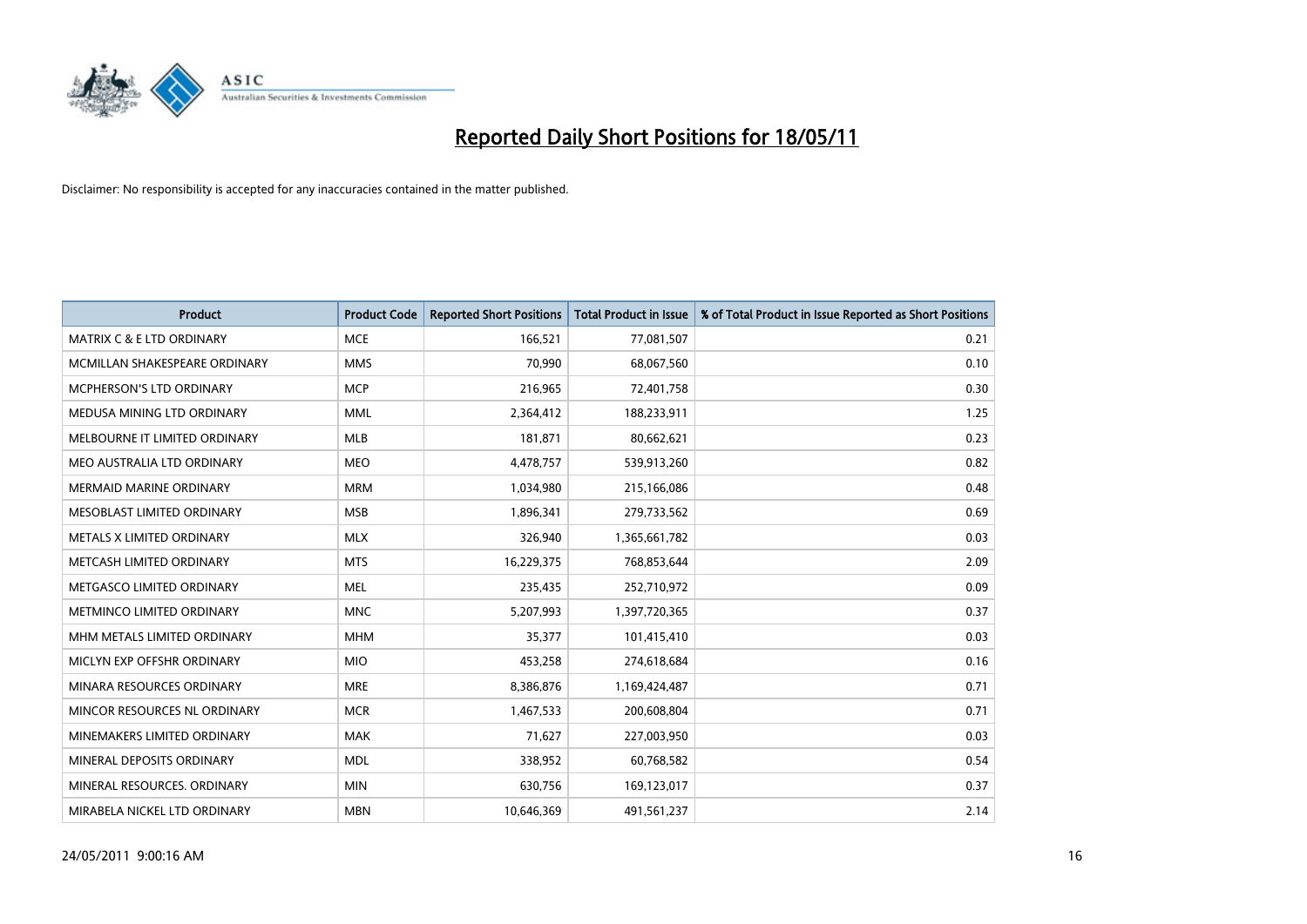

| <b>Product</b>                    | <b>Product Code</b> | <b>Reported Short Positions</b> | <b>Total Product in Issue</b> | % of Total Product in Issue Reported as Short Positions |
|-----------------------------------|---------------------|---------------------------------|-------------------------------|---------------------------------------------------------|
| MIRVAC GROUP STAPLED SECURITIES   | <b>MGR</b>          | 12,794,354                      | 3,416,924,188                 | 0.36                                                    |
| MOLOPO ENERGY LTD ORDINARY        | <b>MPO</b>          | 1,520,662                       | 250,972,584                   | 0.59                                                    |
| MOLY MINES LIMITED ORDINARY       | <b>MOL</b>          | 583                             | 365,893,989                   | 0.00                                                    |
| MONADELPHOUS GROUP ORDINARY       | <b>MND</b>          | 609,290                         | 87,576,827                    | 0.72                                                    |
| <b>MOUNT GIBSON IRON ORDINARY</b> | <b>MGX</b>          | 5,365,865                       | 1,082,570,693                 | 0.48                                                    |
| MULTIPLEX SITES SITES             | <b>MXUPA</b>        | 36                              | 4,500,000                     | 0.00                                                    |
| MURCHISON METALS LTD ORDINARY     | <b>MMX</b>          | 13,738,020                      | 435,884,268                   | 3.14                                                    |
| <b>MYER HOLDINGS LTD ORDINARY</b> | <b>MYR</b>          | 10,865,259                      | 582,947,884                   | 1.85                                                    |
| MYSTATE LIMITED ORDINARY          | <b>MYS</b>          | 1,400                           | 67,439,158                    | 0.00                                                    |
| NATIONAL AUST. BANK ORDINARY      | <b>NAB</b>          | 11,861,430                      | 2,169,658,383                 | 0.54                                                    |
| NATURAL FUEL LIMITED ORDINARY     | <b>NFL</b>          |                                 | 721,912                       | 0.00                                                    |
| NAVIGATOR RESOURCES ORDINARY      | <b>NAV</b>          | 276,545                         | 465,783,127                   | 0.06                                                    |
| NAVITAS LIMITED ORDINARY          | <b>NVT</b>          | 2,453,580                       | 369,358,564                   | 0.66                                                    |
| NEPTUNE MARINE ORDINARY           | <b>NMS</b>          | 709,520                         | 1,747,612,299                 | 0.04                                                    |
| NEW HOPE CORPORATION ORDINARY     | <b>NHC</b>          | 482,847                         | 830,230,549                   | 0.06                                                    |
| NEWCREST MINING ORDINARY          | <b>NCM</b>          | 2,907,932                       | 765,407,334                   | 0.36                                                    |
| NEWS CORP A NON-VOTING CDI        | <b>NWSLV</b>        | 1,177,762                       | 1,829,772,574                 | 0.06                                                    |
| NEWS CORP B VOTING CDI            | <b>NWS</b>          | 2,470,163                       | 798,520,953                   | 0.30                                                    |
| NEXBIS LIMITED ORDINARY           | <b>NBS</b>          | 63,733                          | 798,356,704                   | 0.01                                                    |
| NEXUS ENERGY LIMITED ORDINARY     | <b>NXS</b>          | 26,581,498                      | 1,162,462,245                 | 2.27                                                    |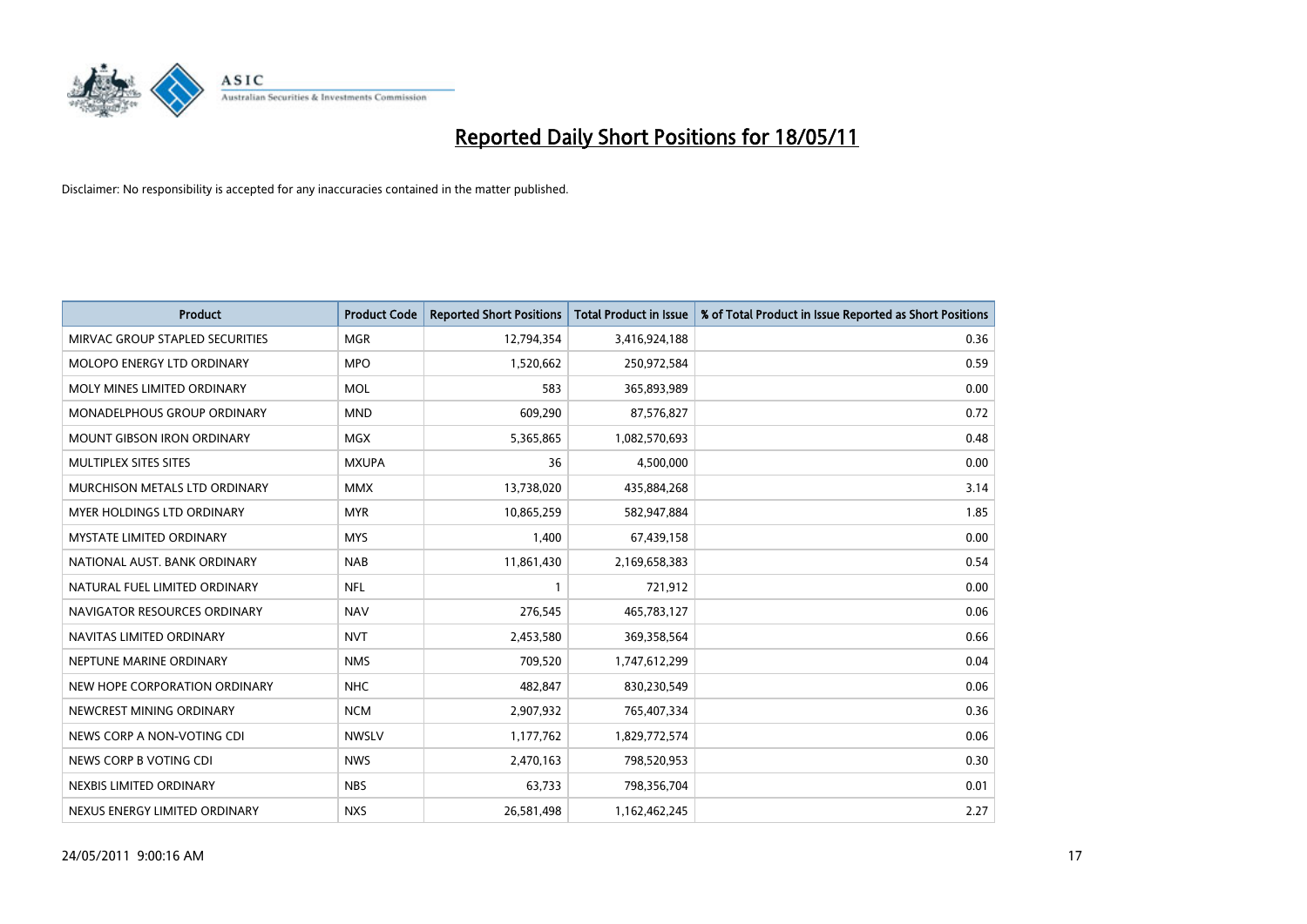

| <b>Product</b>                        | <b>Product Code</b> | <b>Reported Short Positions</b> | <b>Total Product in Issue</b> | % of Total Product in Issue Reported as Short Positions |
|---------------------------------------|---------------------|---------------------------------|-------------------------------|---------------------------------------------------------|
| NIB HOLDINGS LIMITED ORDINARY         | <b>NHF</b>          | 225,284                         | 466,765,752                   | 0.05                                                    |
| NICK SCALI LIMITED ORDINARY           | <b>NCK</b>          | 35,846                          | 81,000,000                    | 0.04                                                    |
| NIDO PETROLEUM ORDINARY               | <b>NDO</b>          | 530,277                         | 1,373,822,119                 | 0.03                                                    |
| NKWE PLATINUM 10C US COMMON           | <b>NKP</b>          | 200,566                         | 559,651,184                   | 0.04                                                    |
| NOBLE MINERAL RES ORDINARY            | <b>NMG</b>          | 1,714,752                       | 383,573,630                   | 0.44                                                    |
| NORTHERN CREST ORDINARY               | NOC                 | 24,345                          | 133,484,723                   | 0.02                                                    |
| NORTHERN IRON LTD ORDINARY            | <b>NFE</b>          | 1,137,989                       | 336,084,863                   | 0.34                                                    |
| NRW HOLDINGS LIMITED ORDINARY         | <b>NWH</b>          | 146,529                         | 276,770,445                   | 0.05                                                    |
| NUFARM LIMITED ORDINARY               | <b>NUF</b>          | 5,372,318                       | 261,833,005                   | 2.03                                                    |
| <b>OAKTON LIMITED ORDINARY</b>        | <b>OKN</b>          | 665,266                         | 93,800,235                    | 0.72                                                    |
| OCEANAGOLD CORP. CHESS DEPOSITARY INT | <b>OGC</b>          | 1,120,997                       | 262,180,388                   | 0.42                                                    |
| OCEANIA CAPITAL LTD ORDINARY          | <b>OCP</b>          | 2,500                           | 91,921,295                    | 0.00                                                    |
| OIL SEARCH LTD ORDINARY               | <b>OSH</b>          | 8,362,262                       | 1,320,648,378                 | 0.62                                                    |
| <b>OILEX LTD ORDINARY</b>             | <b>OEX</b>          | 63,746                          | 253,274,885                   | 0.03                                                    |
| OM HOLDINGS LIMITED ORDINARY          | <b>OMH</b>          | 7,569,583                       | 504,105,150                   | 1.50                                                    |
| <b>ONESTEEL LIMITED ORDINARY</b>      | OST                 | 14,725,519                      | 1,338,106,652                 | 1.11                                                    |
| ORICA LIMITED ORDINARY                | ORI                 | 3,224,464                       | 363,223,767                   | 0.85                                                    |
| ORIGIN ENERGY ORDINARY                | <b>ORG</b>          | 2,030,104                       | 1,064,379,759                 | 0.19                                                    |
| OROCOBRE LIMITED ORDINARY             | <b>ORE</b>          | 66,410                          | 102,813,894                   | 0.06                                                    |
| OROTONGROUP LIMITED ORDINARY          | ORL                 | 23,508                          | 40,880,902                    | 0.05                                                    |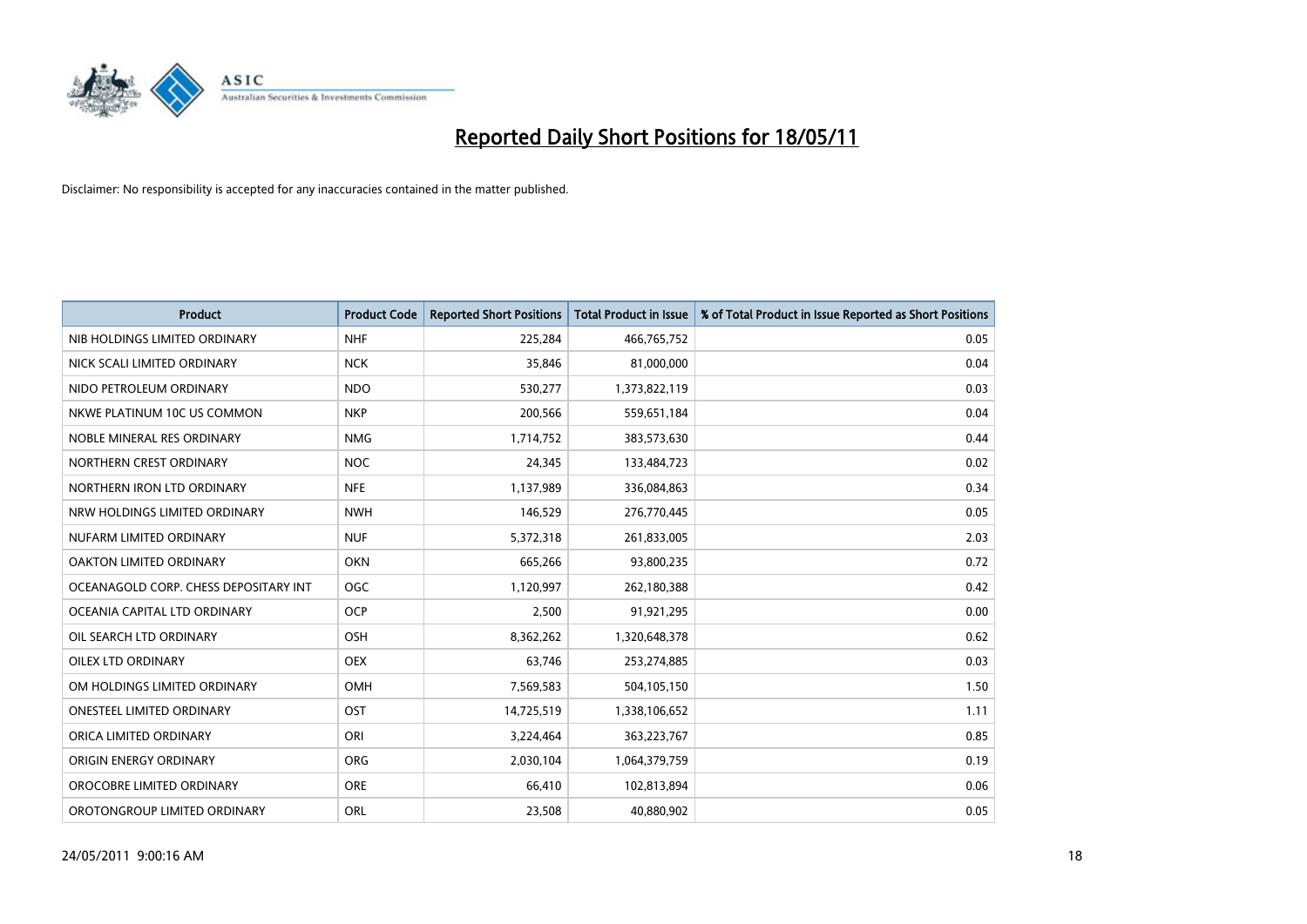

| <b>Product</b>                | <b>Product Code</b> | <b>Reported Short Positions</b> | <b>Total Product in Issue</b> | % of Total Product in Issue Reported as Short Positions |
|-------------------------------|---------------------|---------------------------------|-------------------------------|---------------------------------------------------------|
| OTTO ENERGY LIMITED ORDINARY  | <b>OEL</b>          | 109,204                         | 1,134,540,071                 | 0.01                                                    |
| OZ MINERALS ORDINARY          | OZL                 | 22,352,450                      | 3,238,546,504                 | 0.67                                                    |
| PACIFIC BRANDS ORDINARY       | <b>PBG</b>          | 6,066,252                       | 931,386,248                   | 0.65                                                    |
| PALADIN ENERGY LTD ORDINARY   | <b>PDN</b>          | 18,527,986                      | 777,698,217                   | 2.38                                                    |
| PANAUST LIMITED ORDINARY      | <b>PNA</b>          | 20,165,334                      | 2,965,008,426                 | 0.67                                                    |
| PANORAMIC RESOURCES ORDINARY  | PAN                 | 1,163,280                       | 207,050,710                   | 0.57                                                    |
| PAPERLINX LIMITED ORDINARY    | <b>PPX</b>          | 16,485,291                      | 603,580,761                   | 2.73                                                    |
| PAPILLON RES LTD ORDINARY     | <b>PIR</b>          | 78,487                          | 190,812,855                   | 0.04                                                    |
| PATTIES FOODS LTD ORDINARY    | PFL                 |                                 | 138,989,223                   | 0.00                                                    |
| PEET LIMITED ORDINARY         | <b>PPC</b>          | 100,485                         | 303,854,244                   | 0.04                                                    |
| PENINSULA ENERGY LTD ORDINARY | <b>PEN</b>          | 285,000                         | 2,087,215,700                 | 0.01                                                    |
| PERILYA LIMITED ORDINARY      | PEM                 | 603,747                         | 526,075,563                   | 0.12                                                    |
| PERPETUAL LIMITED ORDINARY    | PPT                 | 2,343,347                       | 44,669,352                    | 5.25                                                    |
| PERSEUS MINING LTD ORDINARY   | PRU                 | 4,600,106                       | 425,017,088                   | 1.08                                                    |
| PETSEC ENERGY ORDINARY        | <b>PSA</b>          | 223,332                         | 231,283,622                   | 0.10                                                    |
| PHARMAXIS LTD ORDINARY        | <b>PXS</b>          | 1,021,439                       | 228,290,309                   | 0.44                                                    |
| PHOTON GROUP LTD ORDINARY     | PGA                 | 250,510                         | 1,540,886,866                 | 0.02                                                    |
| PLATINUM ASSET ORDINARY       | <b>PTM</b>          | 6,144,247                       | 561,347,878                   | 1.07                                                    |
| PLATINUM AUSTRALIA ORDINARY   | <b>PLA</b>          | 5,476,713                       | 392,430,039                   | 1.40                                                    |
| PLATINUM CAPITAL LTD ORDINARY | <b>PMC</b>          |                                 | 164,959,410                   | 0.00                                                    |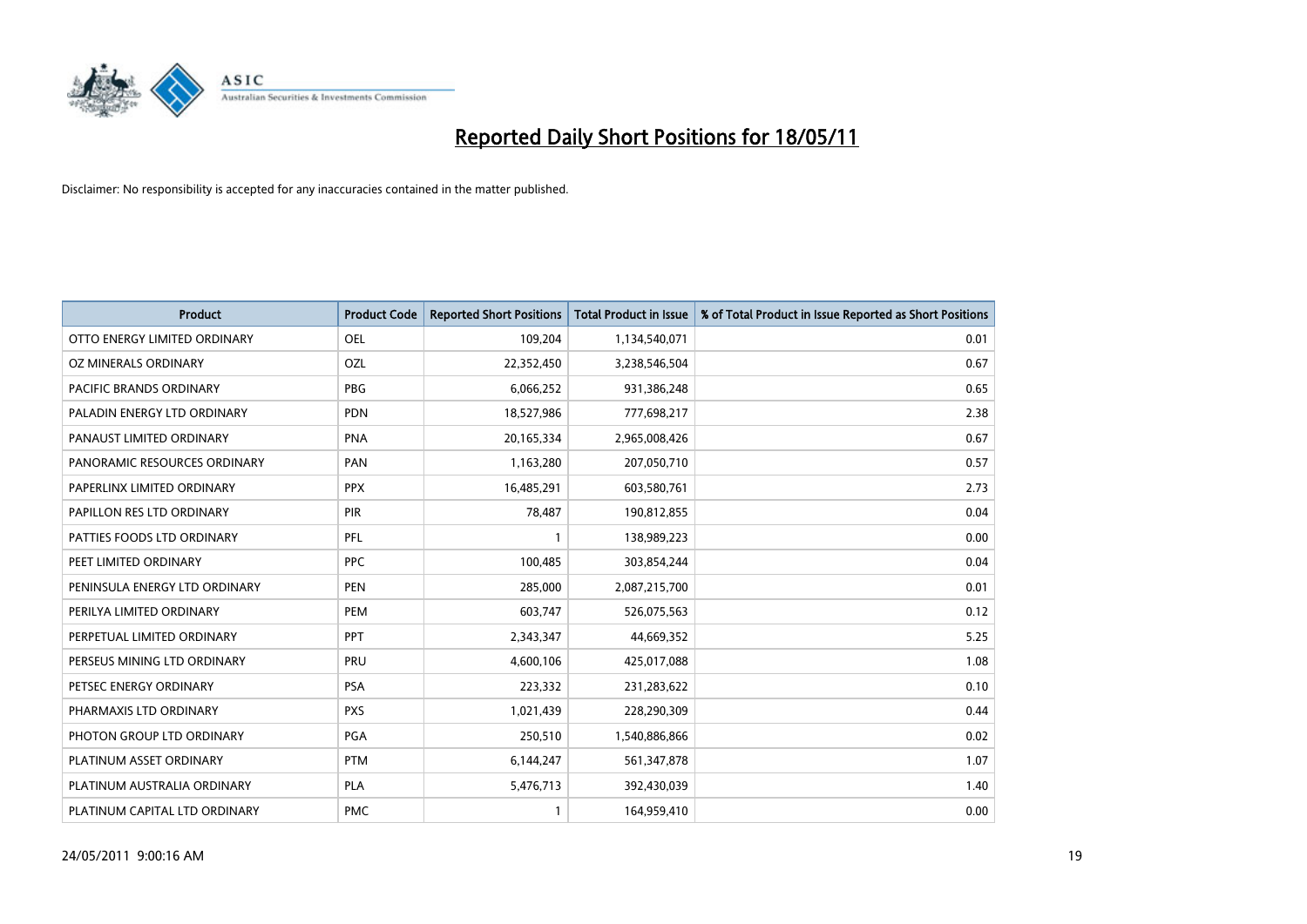

| <b>Product</b>                       | <b>Product Code</b> | <b>Reported Short Positions</b> | <b>Total Product in Issue</b> | % of Total Product in Issue Reported as Short Positions |
|--------------------------------------|---------------------|---------------------------------|-------------------------------|---------------------------------------------------------|
| PLUTON RESOURCES ORDINARY            | PLV                 | 25,200                          | 181,697,362                   | 0.01                                                    |
| PMP LIMITED ORDINARY                 | <b>PMP</b>          | 58,316                          | 332,676,960                   | 0.01                                                    |
| PORT BOUVARD LIMITED ORDINARY        | PBD                 | 6.754                           | 593,868,295                   | 0.00                                                    |
| PRANA BIOTECHNOLOGY ORDINARY         | PBT                 | 725,040                         | 269,292,203                   | 0.27                                                    |
| PREMIER INVESTMENTS ORDINARY         | <b>PMV</b>          | 584,140                         | 155,062,831                   | 0.36                                                    |
| PRIMA BIOMED LTD ORDINARY            | PRR                 | 58,032                          | 813,747,746                   | 0.01                                                    |
| PRIMARY HEALTH CARE ORDINARY         | <b>PRY</b>          | 9,068,645                       | 497,349,803                   | 1.83                                                    |
| PRIME INFR GROUP. STAPLED SECURITIES | PIH                 | 308,735                         | 351,776,795                   | 0.09                                                    |
| PRIME MEDIA GRP LTD ORDINARY         | PRT                 | 14.825                          | 366,330,303                   | 0.00                                                    |
| PROGEN PHARMACEUTIC ORDINARY         | <b>PGL</b>          | 151,596                         | 24,709,097                    | 0.61                                                    |
| PROGRAMMED ORDINARY                  | <b>PRG</b>          | 395,911                         | 118,169,908                   | 0.32                                                    |
| <b>PSIVIDA CORP CDI 1:1</b>          | <b>PVA</b>          | 6.878                           | 8,891,730                     | 0.08                                                    |
| <b>QANTAS AIRWAYS ORDINARY</b>       | QAN                 | 28,272,244                      | 2,265,123,620                 | 1.24                                                    |
| OBE INSURANCE GROUP ORDINARY         | <b>OBE</b>          | 16,328,918                      | 1,092,653,182                 | 1.46                                                    |
| OR NATIONAL LIMITED ORDINARY         | <b>ORN</b>          | 16,905,974                      | 2,440,000,000                 | 0.69                                                    |
| ORXPHARMA LTD ORDINARY               | <b>ORX</b>          | 15,384                          | 125,824,127                   | 0.01                                                    |
| <b>QUBE LOGISTICS ORDINARY UNITS</b> | <b>QUB</b>          | 18,373,213                      | 610,839,329                   | 3.01                                                    |
| RAMELIUS RESOURCES ORDINARY          | <b>RMS</b>          | 194,192                         | 291,767,215                   | 0.05                                                    |
| RAMSAY HEALTH CARE ORDINARY          | <b>RHC</b>          | 1,755,861                       | 202,081,252                   | 0.87                                                    |
| <b>RCR TOMLINSON ORDINARY</b>        | <b>RCR</b>          | 68,067                          | 131,897,672                   | 0.05                                                    |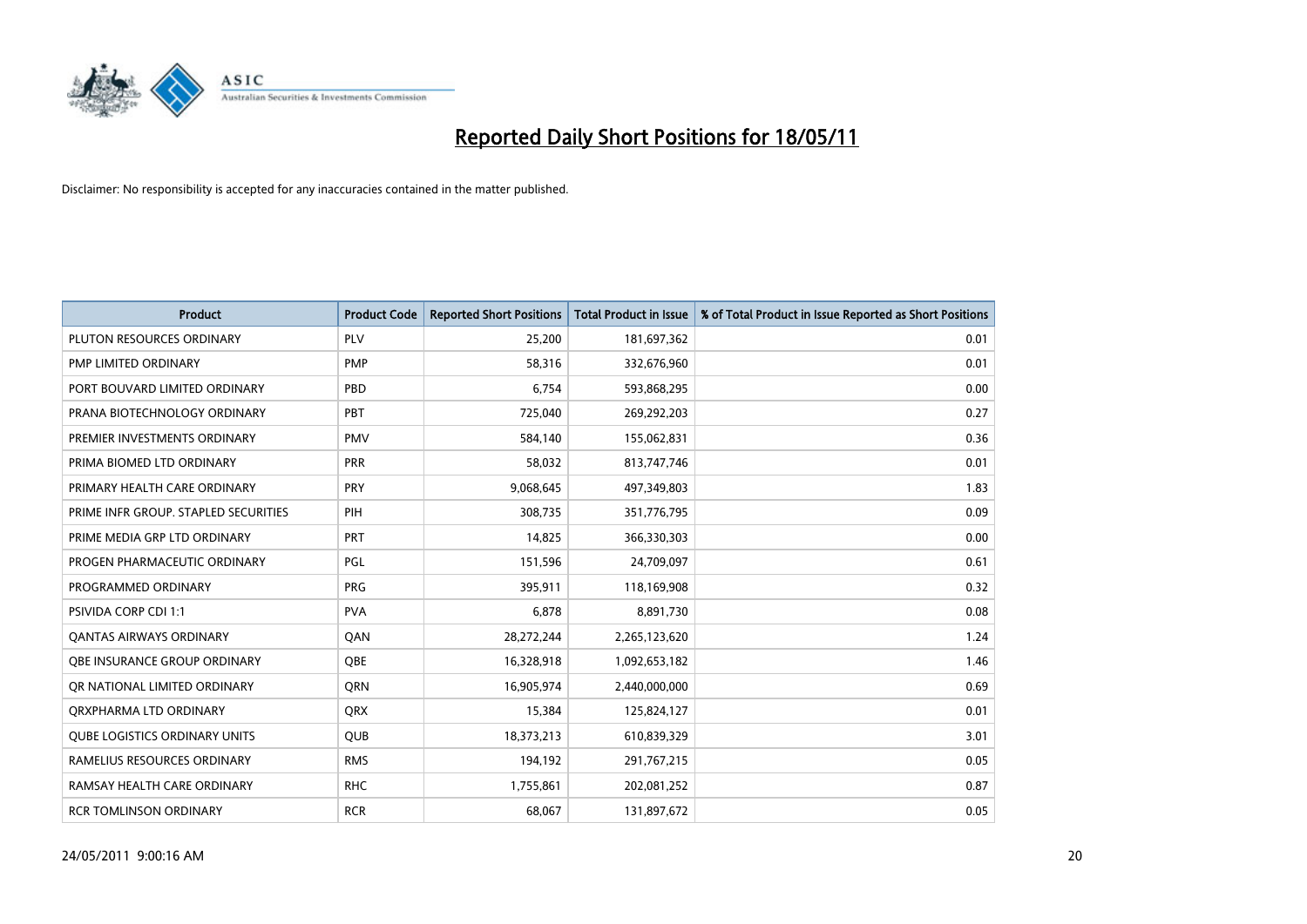

| <b>Product</b>                     | <b>Product Code</b> | <b>Reported Short Positions</b> | <b>Total Product in Issue</b> | % of Total Product in Issue Reported as Short Positions |
|------------------------------------|---------------------|---------------------------------|-------------------------------|---------------------------------------------------------|
| <b>REA GROUP ORDINARY</b>          | <b>REA</b>          | 70,116                          | 130,401,680                   | 0.04                                                    |
| RECKON LIMITED ORDINARY            | <b>RKN</b>          | 2,311                           | 133,384,060                   | 0.00                                                    |
| <b>RED FORK ENERGY ORDINARY</b>    | <b>RFE</b>          | 8,800                           | 269,769,853                   | 0.00                                                    |
| REDBANK ENERGY LTD ORDINARY        | <b>AEI</b>          | 15                              | 786,287                       | 0.00                                                    |
| REED RESOURCES LTD ORDINARY        | <b>RDR</b>          | 412,007                         | 262,237,201                   | 0.15                                                    |
| <b>REGIS RESOURCES ORDINARY</b>    | <b>RRL</b>          | 2,323,689                       | 431,217,041                   | 0.54                                                    |
| RESMED INC CDI 10:1                | <b>RMD</b>          | 10,616,632                      | 1,534,676,730                 | 0.68                                                    |
| RESOLUTE MINING ORDINARY           | <b>RSG</b>          | 5,339,069                       | 467,618,520                   | 1.14                                                    |
| RESOURCE GENERATION ORDINARY       | <b>RES</b>          | 214,311                         | 250,700,530                   | 0.08                                                    |
| REVERSE CORP LIMITED ORDINARY      | <b>REF</b>          | 25,141                          | 92,382,175                    | 0.03                                                    |
| REX MINERALS LIMITED ORDINARY      | <b>RXM</b>          | 273,063                         | 151,438,879                   | 0.17                                                    |
| <b>RHG LIMITED ORDINARY</b>        | <b>RHG</b>          | 270,537                         | 318,745,978                   | 0.07                                                    |
| <b>RIDLEY CORPORATION ORDINARY</b> | <b>RIC</b>          | 794,311                         | 307,817,071                   | 0.27                                                    |
| RIO TINTO LIMITED ORDINARY         | <b>RIO</b>          | 13,951,433                      | 435,758,720                   | 3.19                                                    |
| <b>RIVERCITY MOTORWAY STAPLED</b>  | <b>RCY</b>          | 132,000                         | 957,010,115                   | 0.01                                                    |
| RIVERSDALE MINING ORDINARY         | <b>RIV</b>          | 19,729                          | 244,431,186                   | 0.00                                                    |
| ROBUST RESOURCES ORDINARY          | <b>ROL</b>          | 1,133,702                       | 84,944,097                    | 1.34                                                    |
| ROC OIL COMPANY ORDINARY           | <b>ROC</b>          | 6,566,159                       | 713,154,560                   | 0.90                                                    |
| SAI GLOBAL LIMITED ORDINARY        | SAI                 | 200,360                         | 199,552,155                   | 0.09                                                    |
| SALMAT LIMITED ORDINARY            | <b>SLM</b>          | 144.481                         | 159,775,299                   | 0.09                                                    |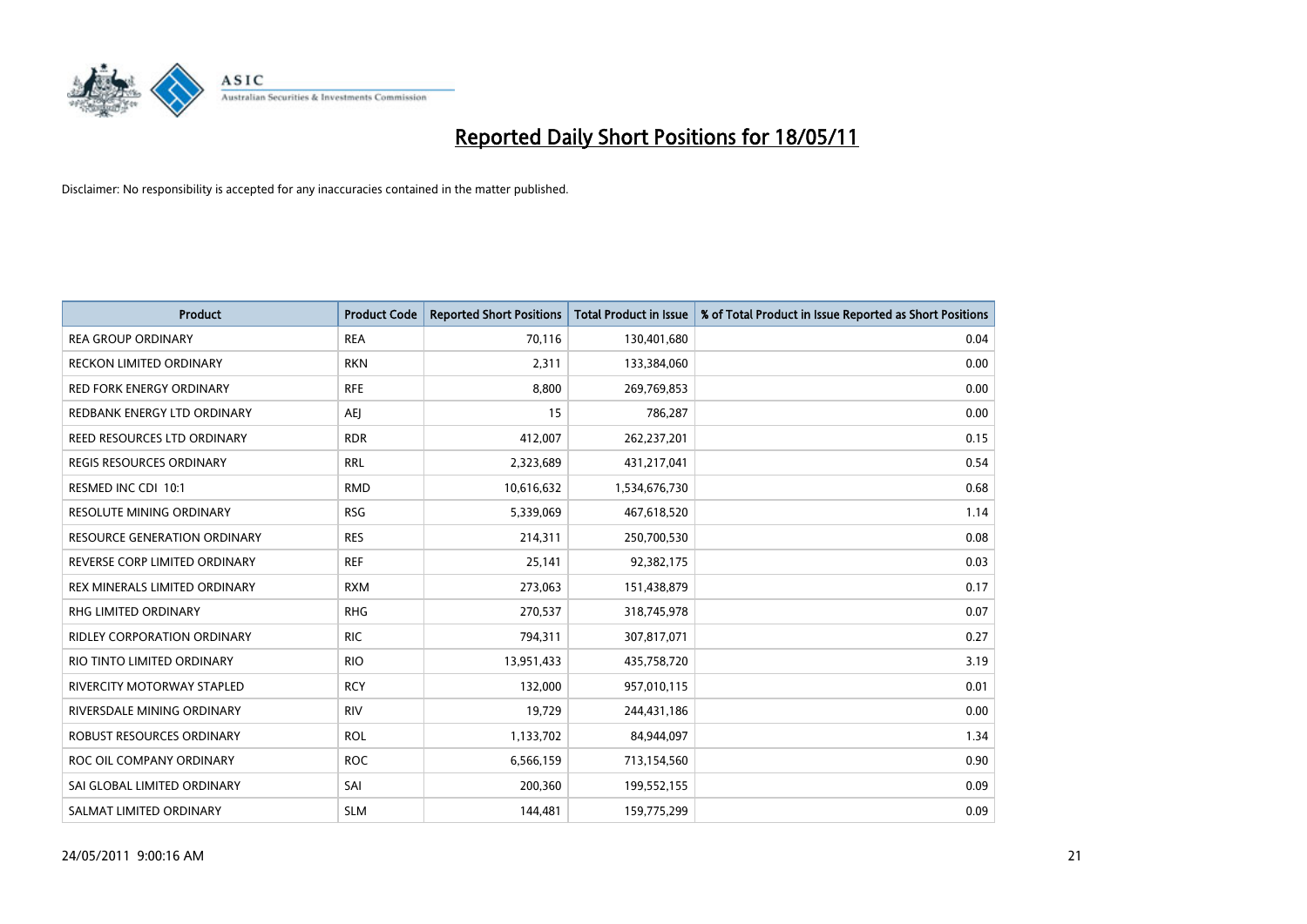

| <b>Product</b>                           | <b>Product Code</b> | <b>Reported Short Positions</b> | <b>Total Product in Issue</b> | % of Total Product in Issue Reported as Short Positions |
|------------------------------------------|---------------------|---------------------------------|-------------------------------|---------------------------------------------------------|
| SAMSON OIL & GAS LTD ORDINARY            | SSN                 | 3,170,995                       | 1,727,080,909                 | 0.18                                                    |
| SANDFIRE RESOURCES ORDINARY              | <b>SFR</b>          | 1,887,243                       | 148,384,969                   | 1.25                                                    |
| SANTOS LTD ORDINARY                      | <b>STO</b>          | 4,754,405                       | 877,955,664                   | 0.54                                                    |
| SARACEN MINERAL ORDINARY                 | <b>SAR</b>          | 410,872                         | 492,151,415                   | 0.07                                                    |
| SEDGMAN LIMITED ORDINARY                 | <b>SDM</b>          | 379,042                         | 209,752,689                   | 0.18                                                    |
| SEEK LIMITED ORDINARY                    | <b>SEK</b>          | 7,409,322                       | 336,584,488                   | 2.21                                                    |
| SELECT HARVESTS ORDINARY                 | <b>SHV</b>          | 216,711                         | 56,226,960                    | 0.39                                                    |
| SENETAS CORPORATION ORDINARY             | <b>SEN</b>          | 756,999                         | 463,105,195                   | 0.16                                                    |
| SENEX ENERGY LIMITED ORDINARY            | SXY                 | 102,098                         | 744,320,231                   | 0.01                                                    |
| SERVCORP LIMITED ORDINARY                | SRV                 | 86,430                          | 98,440,807                    | 0.09                                                    |
| SERVICE STREAM ORDINARY                  | <b>SSM</b>          | 344,663                         | 283,418,867                   | 0.12                                                    |
| SEVEN GROUP HOLDINGS ORDINARY            | <b>SVW</b>          | 1,291,877                       | 306,410,281                   | 0.41                                                    |
| SEVEN WEST MEDIA LTD ORDINARY            | <b>SWM</b>          | 3,094,288                       | 610,327,899                   | 0.50                                                    |
| SIGMA PHARMACEUTICAL ORDINARY            | <b>SIP</b>          | 15,386,873                      | 1,178,626,572                 | 1.29                                                    |
| SIGNATURE METALS LTD ORDINARY            | <b>SBL</b>          | 383,956                         | 2,351,804,534                 | 0.02                                                    |
| SILEX SYSTEMS ORDINARY                   | <b>SLX</b>          | 304,845                         | 170,128,997                   | 0.17                                                    |
| SILVER LAKE RESOURCE ORDINARY            | <b>SLR</b>          | 48,510                          | 178,882,838                   | 0.02                                                    |
| SIMS METAL MGMT LTD ORDINARY             | SGM                 | 2,761,276                       | 205,393,914                   | 1.34                                                    |
| SINGAPORE TELECOMM. CHESS DEPOSITARY INT | SGT                 | 4,207,057                       | 234,092,504                   | 1.81                                                    |
| SKILLED GROUP LTD ORDINARY               | <b>SKE</b>          | 47,170                          | 233,089,776                   | 0.02                                                    |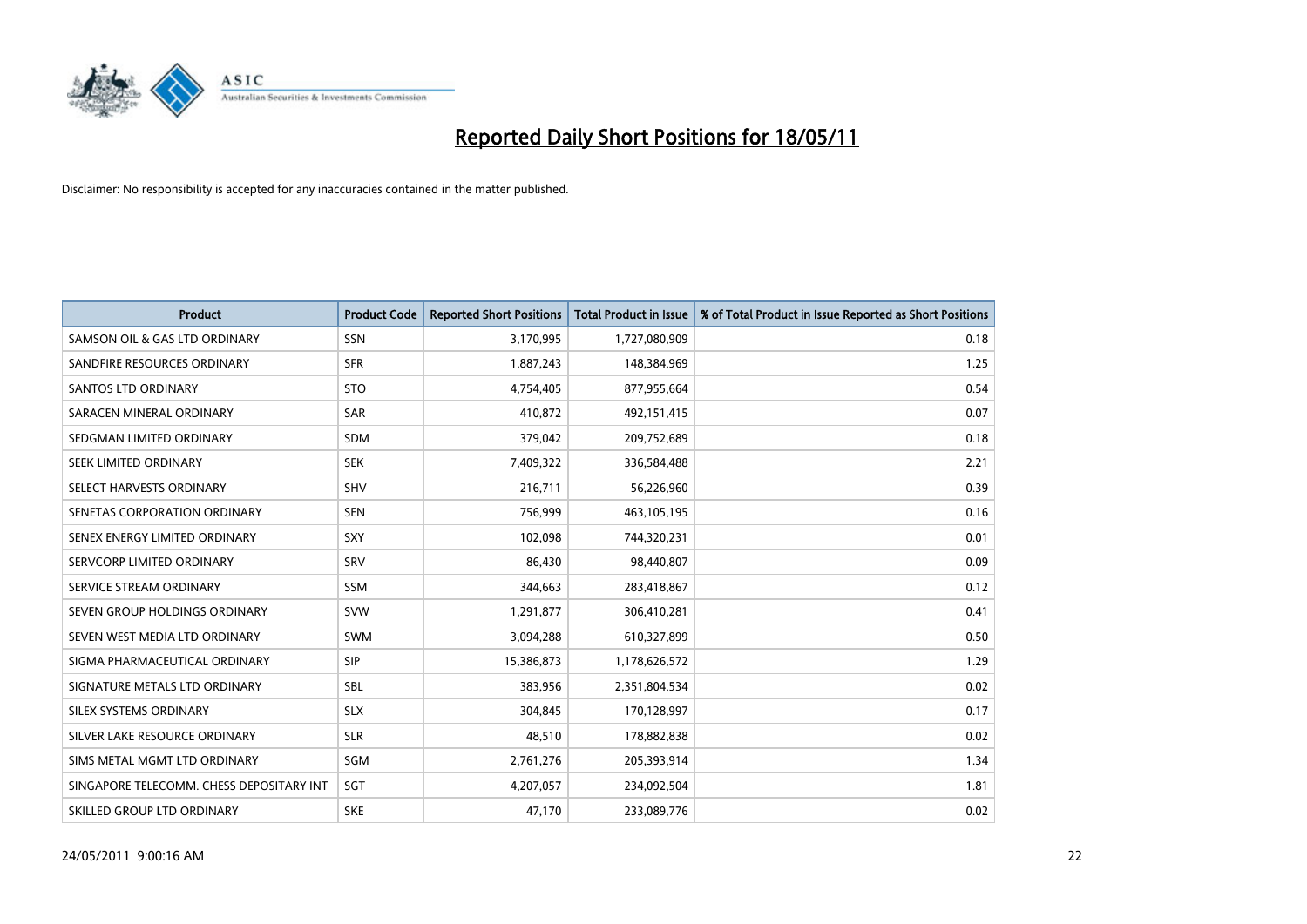

| <b>Product</b>                           | <b>Product Code</b> | <b>Reported Short Positions</b> | Total Product in Issue | % of Total Product in Issue Reported as Short Positions |
|------------------------------------------|---------------------|---------------------------------|------------------------|---------------------------------------------------------|
| SKY CITY ENTERTAIN, ORDINARY             | <b>SKC</b>          | 41,123                          | 576,958,340            | 0.01                                                    |
| <b>SLATER &amp; GORDON ORDINARY</b>      | <b>SGH</b>          | 6,515                           | 149,320,168            | 0.00                                                    |
| SMS MANAGEMENT, ORDINARY                 | <b>SMX</b>          | 154,527                         | 67,661,358             | 0.21                                                    |
| SONIC HEALTHCARE ORDINARY                | <b>SHL</b>          | 4,925,606                       | 388,429,875            | 1.26                                                    |
| SOUL PATTINSON (W.H) ORDINARY            | SOL                 | 36,054                          | 238,640,580            | 0.01                                                    |
| SP AUSNET STAPLED SECURITIES             | SPN                 | 4,238,377                       | 2,795,115,439          | 0.15                                                    |
| SPARK INFRASTRUCTURE STAPLED NOTE & UNIT | SKI                 | 10,853,728                      | 1,326,734,264          | 0.80                                                    |
| SPDR 200 FUND ETF UNITS                  | <b>STW</b>          | 18,008                          | 50,339,159             | 0.04                                                    |
| SPECIALTY FASHION ORDINARY               | SFH                 | 677,356                         | 191,686,122            | 0.35                                                    |
| SPHERE MINERALS LTD ORDINARY             | <b>SPH</b>          | 750                             | 171,348,151            | 0.00                                                    |
| SPOTLESS GROUP LTD ORDINARY              | <b>SPT</b>          | 1,057,480                       | 262,766,725            | 0.39                                                    |
| ST BARBARA LIMITED ORDINARY              | SBM                 | 4,848,261                       | 325,615,389            | 1.47                                                    |
| STAGING CONNECTIONS ORDINARY             | <b>STG</b>          | 2,917,189                       | 78,317,726             | 3.72                                                    |
| STANMORE COAL LTD ORDINARY               | <b>SMR</b>          | 80,863                          | 88,270,738             | 0.09                                                    |
| STARPHARMA HOLDINGS ORDINARY             | SPL                 | 276,449                         | 247,402,721            | 0.12                                                    |
| STH AMERICAN COR LTD ORDINARY            | SAY                 | 9,200                           | 245,846,493            | 0.00                                                    |
| STHN CROSS MEDIA ORDINARY                | <b>SXL</b>          | 2,481,925                       | 704,705,192            | 0.35                                                    |
| STOCKLAND UNITS/ORD STAPLED              | SGP                 | 1,408,425                       | 2,383,036,717          | 0.05                                                    |
| STRAITS RES LTD. ORDINARY                | SRO                 | 7,746,468                       | 324,655,749            | 2.37                                                    |
| STW COMMUNICATIONS ORDINARY              | SGN                 | 406,527                         | 364,310,964            | 0.11                                                    |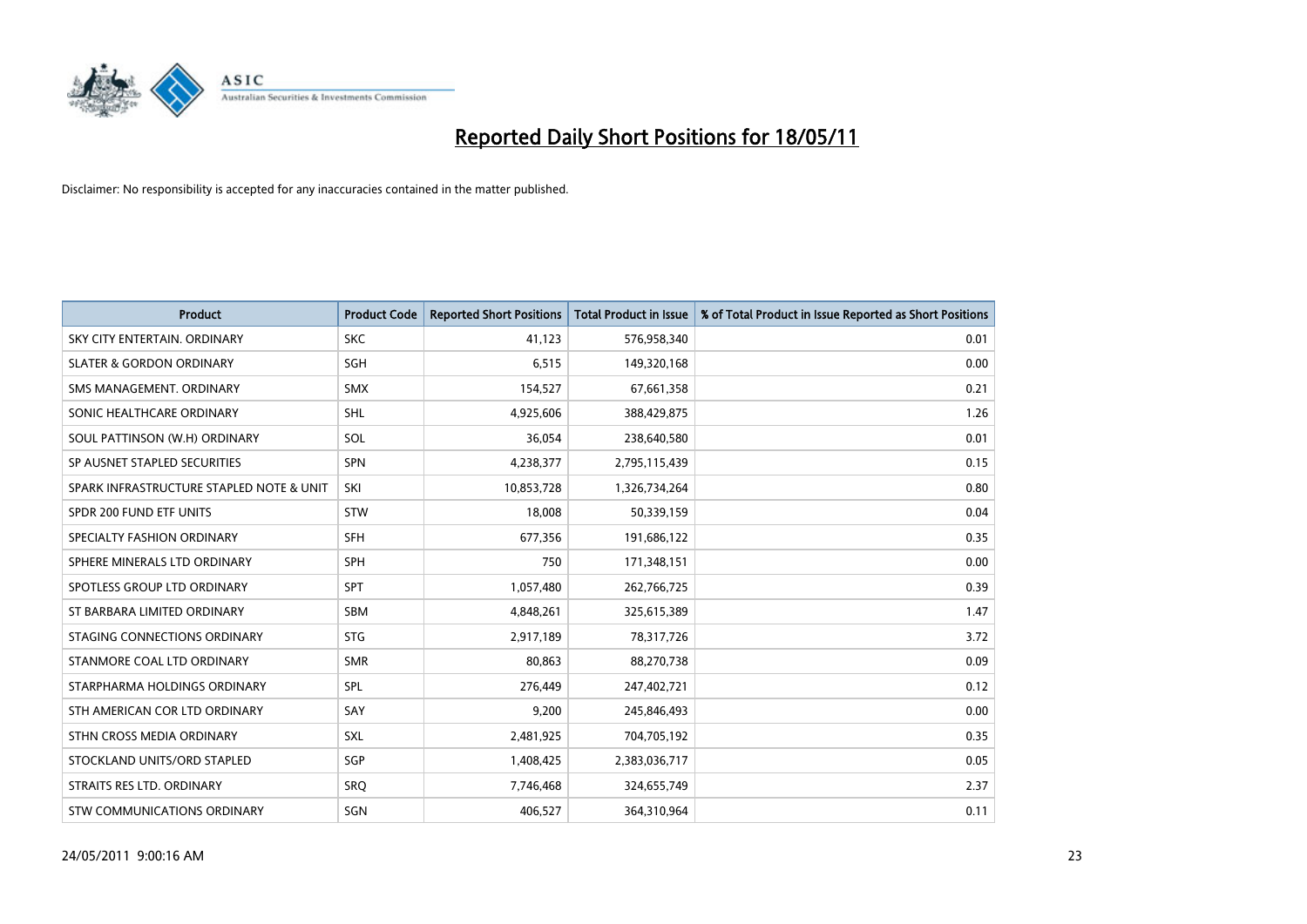

| <b>Product</b>                      | <b>Product Code</b> | <b>Reported Short Positions</b> | Total Product in Issue | % of Total Product in Issue Reported as Short Positions |
|-------------------------------------|---------------------|---------------------------------|------------------------|---------------------------------------------------------|
| <b>SUNCORP GROUP LTD ORDINARY</b>   | <b>SUN</b>          | 7,808,236                       | 1,286,600,980          | 0.58                                                    |
| SUNDANCE ENERGY ORDINARY            | <b>SEA</b>          | 5,119                           | 276,709,585            | 0.00                                                    |
| SUNDANCE RESOURCES ORDINARY         | SDL                 | 10,127,371                      | 2,870,657,169          | 0.34                                                    |
| SUNLAND GROUP LTD ORDINARY          | <b>SDG</b>          | 190,389                         | 224,881,794            | 0.08                                                    |
| SUPER RET REP LTD ORDINARY          | <b>SUL</b>          | 236,749                         | 130,018,739            | 0.20                                                    |
| SWICK MINING ORDINARY               | <b>SWK</b>          | 1,548                           | 236,724,970            | 0.00                                                    |
| SYMEX HOLDINGS ORDINARY             | <b>SYM</b>          | 27,221                          | 142,481,091            | 0.01                                                    |
| TABCORP HOLDINGS LTD ORDINARY       | <b>TAH</b>          | 1,815,066                       | 688,019,737            | 0.24                                                    |
| <b>TALENT2 INTERNATION ORDINARY</b> | <b>TWO</b>          | 7                               | 142,434,450            | 0.00                                                    |
| <b>TALISMAN MINING ORDINARY</b>     | <b>TLM</b>          | 3,079                           | 130,438,627            | 0.00                                                    |
| TANAMI GOLD NL ORDINARY             | <b>TAM</b>          | 59,915                          | 260,997,677            | 0.02                                                    |
| TAP OIL LIMITED ORDINARY            | <b>TAP</b>          | 642,408                         | 240,967,311            | 0.27                                                    |
| TASSAL GROUP LIMITED ORDINARY       | <b>TGR</b>          | 66,850                          | 146,304,404            | 0.03                                                    |
| <b>TATTS GROUP LTD ORDINARY</b>     | <b>TTS</b>          | 9,808,793                       | 1,318,683,208          | 0.72                                                    |
| <b>TELECOM CORPORATION ORDINARY</b> | <b>TEL</b>          | 27,294,932                      | 1,924,652,813          | 1.41                                                    |
| TELSTRA CORPORATION, ORDINARY       | <b>TLS</b>          | 44,932,824                      | 12,443,074,357         | 0.34                                                    |
| TEN NETWORK HOLDINGS ORDINARY       | <b>TEN</b>          | 35,058,505                      | 1,045,236,720          | 3.33                                                    |
| TERANGA GOLD CORP CDI 1:1           | <b>TGZ</b>          | 480,497                         | 150,340,337            | 0.31                                                    |
| TFS CORPORATION LTD ORDINARY        | <b>TFC</b>          | 65,951                          | 275,789,494            | 0.02                                                    |
| THE REJECT SHOP ORDINARY            | <b>TRS</b>          | 545,183                         | 26,033,570             | 2.07                                                    |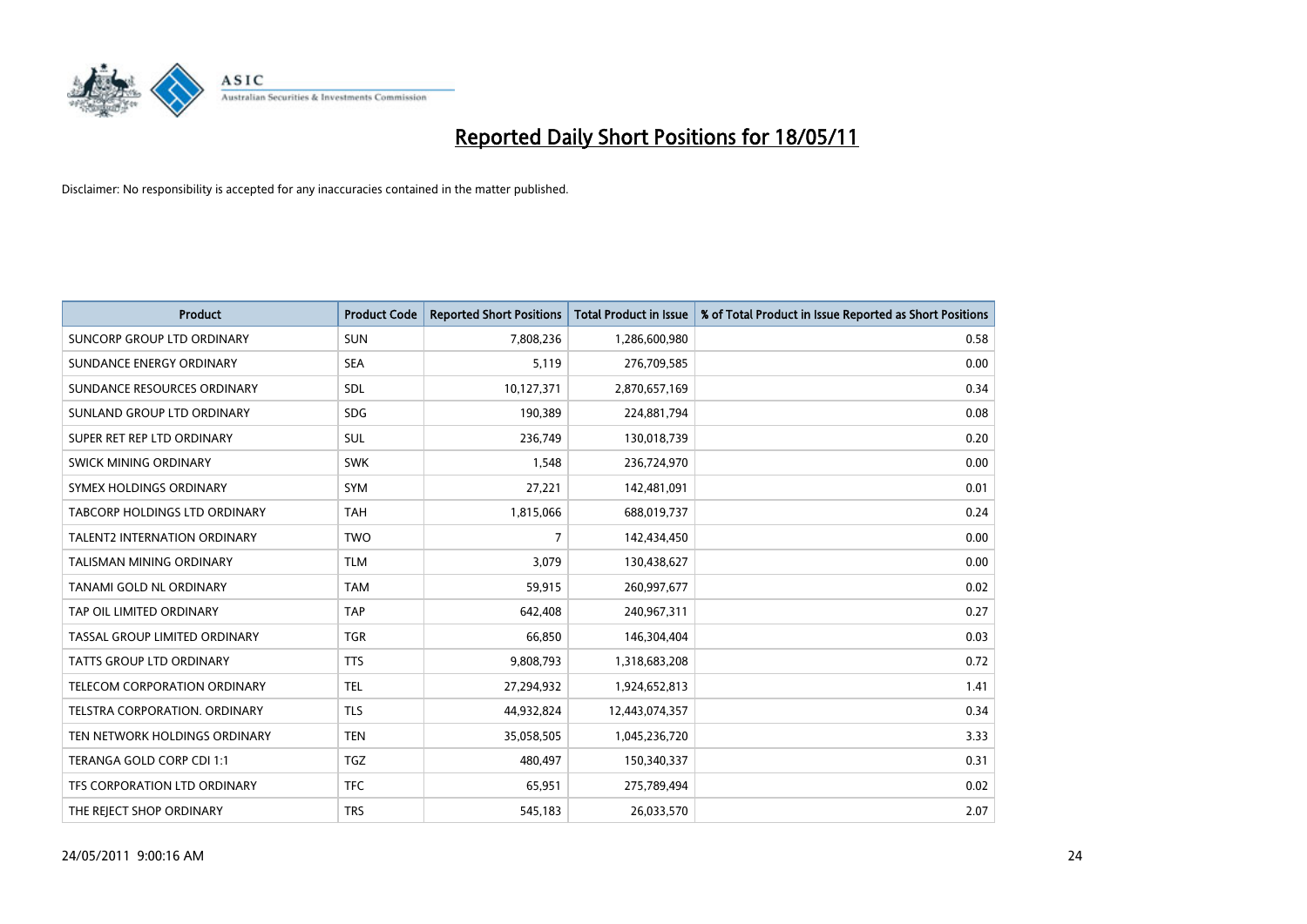

| <b>Product</b>                          | <b>Product Code</b> | <b>Reported Short Positions</b> | <b>Total Product in Issue</b> | % of Total Product in Issue Reported as Short Positions |
|-----------------------------------------|---------------------|---------------------------------|-------------------------------|---------------------------------------------------------|
| THOR MINING PLC CHESS DEPOSITARY        | <b>THR</b>          | 2,307                           | 222,489,120                   | 0.00                                                    |
| THORN GROUP LIMITED ORDINARY            | <b>TGA</b>          | 11,580                          | 129,858,924                   | 0.01                                                    |
| THUNDELARRA EXPLOR, ORDINARY            | <b>THX</b>          | 71,018                          | 153,578,927                   | 0.05                                                    |
| <b>TIGER RESOURCES ORDINARY</b>         | <b>TGS</b>          | 147,972                         | 668,635,549                   | 0.02                                                    |
| TIMBERCORP LIMITED ORDINARY             | <b>TIM</b>          | 90,074                          | 352,071,429                   | 0.02                                                    |
| <b>TISHMAN SPEYER UNITS</b>             | <b>TSO</b>          | 58,830                          | 338,440,904                   | 0.01                                                    |
| TNG LIMITED ORDINARY                    | <b>TNG</b>          | 4,321                           | 284,803,062                   | 0.00                                                    |
| TOLL HOLDINGS LTD ORDINARY              | <b>TOL</b>          | 18,942,554                      | 710,128,531                   | 2.64                                                    |
| TORO ENERGY LIMITED ORDINARY            | <b>TOE</b>          | 35,404                          | 964,936,676                   | 0.00                                                    |
| <b>TOWER LIMITED ORDINARY</b>           | <b>TWR</b>          | 689,519                         | 263,603,448                   | 0.26                                                    |
| TOX FREE SOLUTIONS ORDINARY             | <b>TOX</b>          | 31,631                          | 92,290,500                    | 0.02                                                    |
| TPG TELECOM LIMITED ORDINARY            | <b>TPM</b>          | 3,829,115                       | 775,522,421                   | 0.49                                                    |
| TRANSFIELD SERV INFR STAPLED SECURITIES | <b>TSI</b>          | 66,995                          | 438,756,421                   | 0.02                                                    |
| <b>TRANSFIELD SERVICES ORDINARY</b>     | <b>TSE</b>          | 8,089,919                       | 549,715,957                   | 1.48                                                    |
| TRANSPACIFIC INDUST, ORDINARY           | <b>TPI</b>          | 8,201,768                       | 960,638,735                   | 0.84                                                    |
| TRANSURBAN GROUP TRIPLE STAPLED SEC.    | <b>TCL</b>          | 3,983,838                       | 1,443,543,731                 | 0.25                                                    |
| TREASURY WINE ESTATE ORDINARY           | <b>TWE</b>          | 10,285,236                      | 650,000,000                   | 1.60                                                    |
| TRINITY GROUP STAPLED SECURITIES        | <b>TCO</b>          | 3,419                           | 203,405,927                   | 0.00                                                    |
| TROY RESOURCES NL ORDINARY              | <b>TRY</b>          | 30,104                          | 87,970,323                    | 0.03                                                    |
| UGL LIMITED ORDINARY                    | <b>UGL</b>          | 4,977,802                       | 166,047,171                   | 2.96                                                    |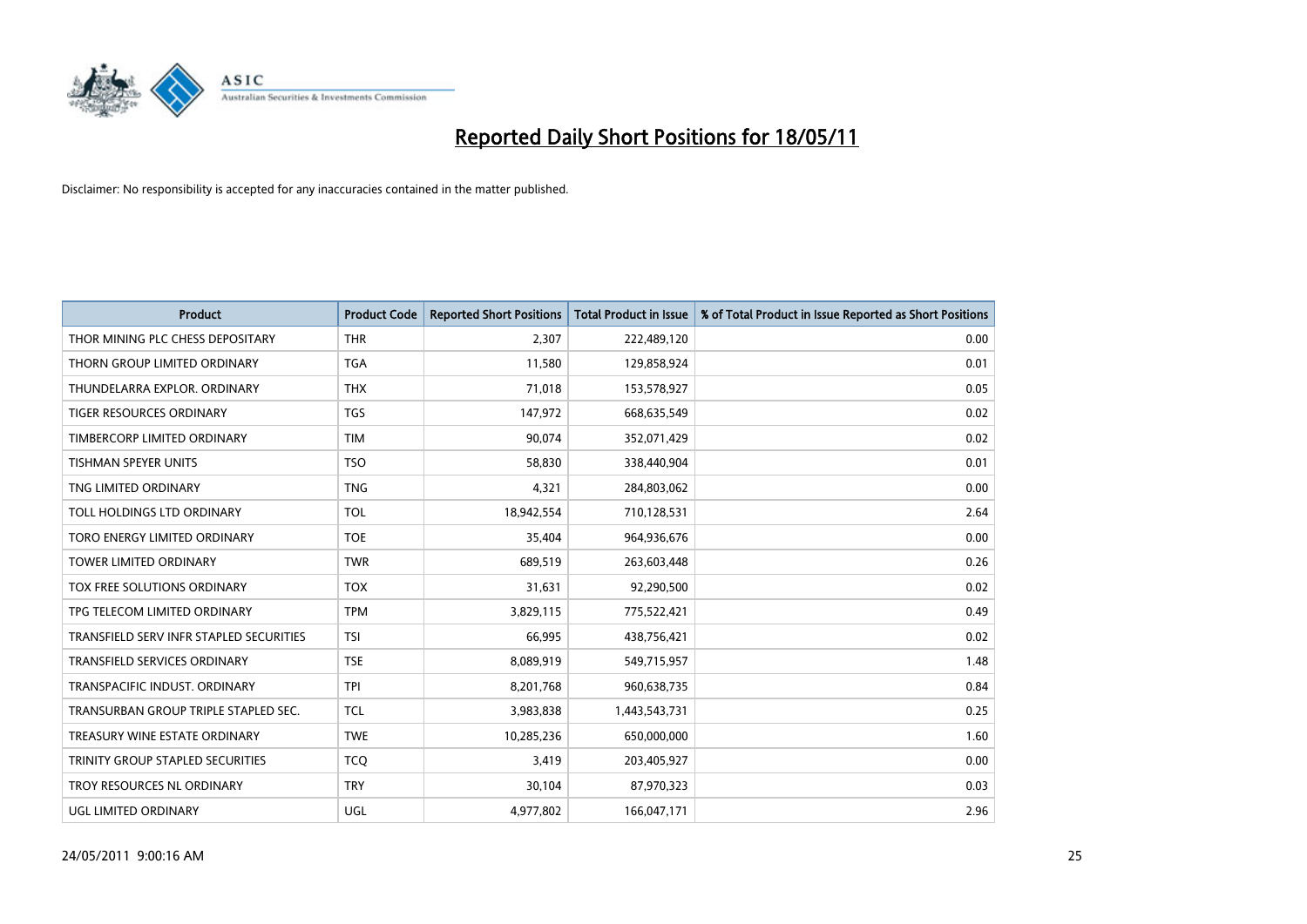

| <b>Product</b>                            | <b>Product Code</b> | <b>Reported Short Positions</b> | <b>Total Product in Issue</b> | % of Total Product in Issue Reported as Short Positions |
|-------------------------------------------|---------------------|---------------------------------|-------------------------------|---------------------------------------------------------|
| UNILIFE CORPORATION CDI US PROHIBITED     | <b>UNS</b>          | 580,348                         | 273,315,305                   | 0.21                                                    |
| UXC LIMITED ORDINARY                      | <b>UXC</b>          | 1,000                           | 305,789,718                   | 0.00                                                    |
| VALAD PROPERTY GROUP STAPLED US PROHIBIT. | <b>VPG</b>          | 3,909,368                       | 115,108,116                   | 3.39                                                    |
| <b>VDM GROUP LIMITED ORDINARY</b>         | <b>VMG</b>          | 11,116                          | 193,127,749                   | 0.01                                                    |
| <b>VENTURE MINERALS ORDINARY</b>          | <b>VMS</b>          | 237,889                         | 220,943,592                   | 0.10                                                    |
| <b>VIRGIN BLUE HOLDINGS ORDINARY</b>      | <b>VBA</b>          | 32,504,894                      | 2,210,197,600                 | 1.46                                                    |
| <b>VISION GROUP HLDGS ORDINARY</b>        | <b>VGH</b>          | 78,000                          | 74,197,532                    | 0.11                                                    |
| <b>VITA GROUP LTD ORDINARY</b>            | <b>VTG</b>          | 75,190                          | 142,499,800                   | 0.05                                                    |
| VITERRA INC CDI 1:1                       | <b>VTA</b>          | 3,828                           | 68,629,939                    | 0.01                                                    |
| <b>WATPAC LIMITED ORDINARY</b>            | <b>WTP</b>          | 43,796                          | 183,341,382                   | 0.01                                                    |
| <b>WDS LIMITED ORDINARY</b>               | <b>WDS</b>          | 701                             | 144,055,662                   | 0.00                                                    |
| WEBIET LIMITED ORDINARY                   | <b>WEB</b>          | 388,530                         | 77,961,278                    | 0.50                                                    |
| <b>WESFARMERS LIMITED ORDINARY</b>        | <b>WES</b>          | 22,841,116                      | 1,005,197,704                 | 2.25                                                    |
| WESFARMERS LIMITED PARTIALLY PROTECTED    | <b>WESN</b>         | 81,491                          | 151,874,458                   | 0.05                                                    |
| WESTERN AREAS NL ORDINARY                 | <b>WSA</b>          | 6,081,253                       | 179,735,899                   | 3.39                                                    |
| WESTERN DESERT RES. ORDINARY              | <b>WDR</b>          | 948                             | 155,209,435                   | 0.00                                                    |
| WESTFIELD GROUP ORD/UNIT STAPLED SEC      | <b>WDC</b>          | 7,679,731                       | 2,308,988,539                 | 0.28                                                    |
| WESTFIELD RETAIL TST UNIT STAPLED         | <b>WRT</b>          | 25,421,480                      | 3,054,166,195                 | 0.81                                                    |
| <b>WESTPAC BANKING CORP ORDINARY</b>      | <b>WBC</b>          | 25,787,931                      | 3,009,628,822                 | 0.84                                                    |
| WHITE ENERGY COMPANY ORDINARY             | <b>WEC</b>          | 10,078,839                      | 316,104,241                   | 3.18                                                    |